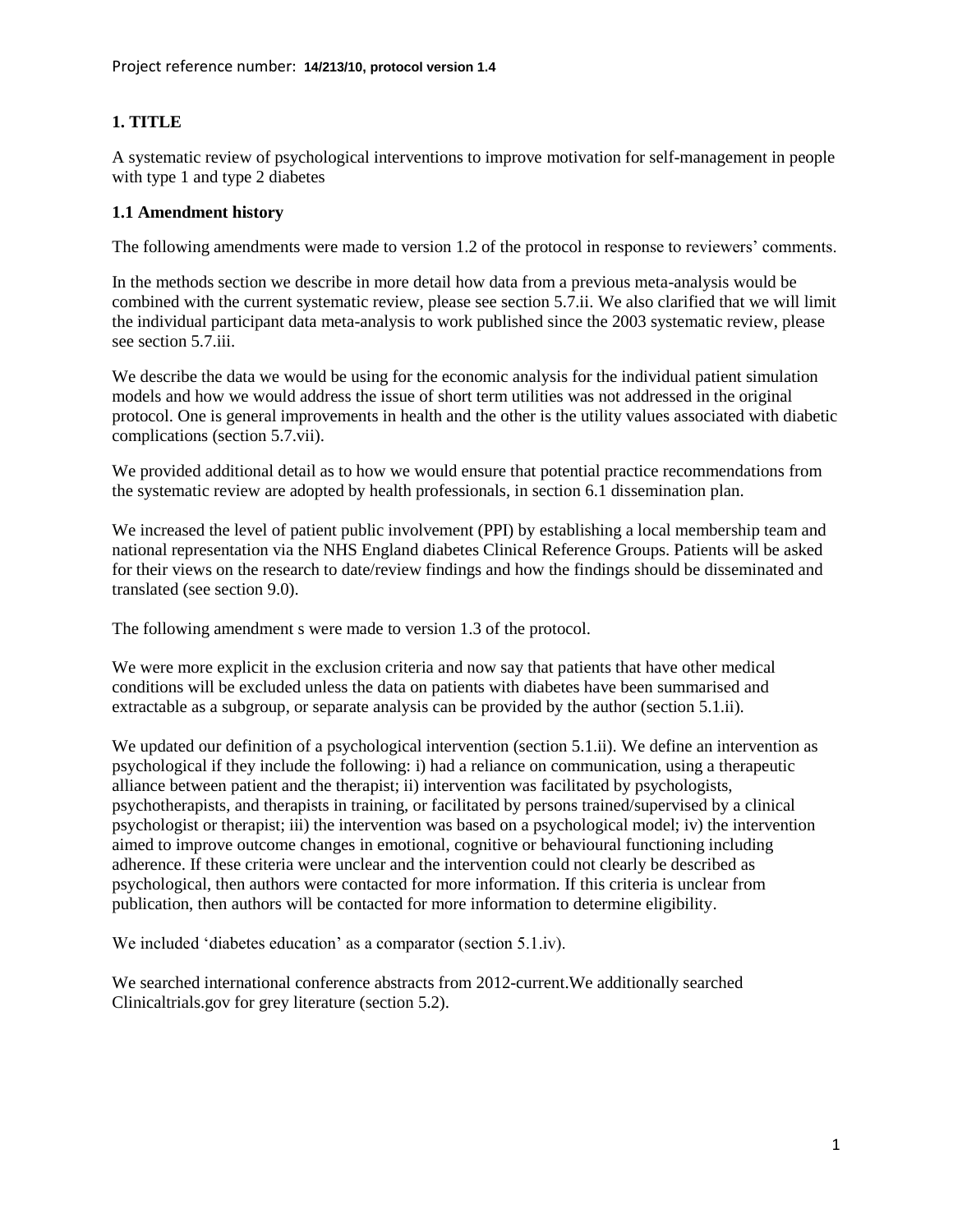#### **2. SUMMARY OF RESEARCH**

Self-management is the cornerstone of diabetes management yet the majority of patients struggle to achieve national targets for effective glycaemic control. Psychological factors such as depression, eating and weight concerns, diabetes specific fears and worries, acceptance of the diagnosis, coping, health beliefs, family distress and stigma, can reduce the motivation to self-manage. The last systematic reviews of randomised controlled trials (from 1966 to 2003) suggest that motivation is potentially modifiable using brief psychological interventions to address these psychological factors but the quality of most studies had limited validity. In the past decade the number of intervention studies has grown significantly. With the epidemic of type 2 diabetes and the rise in the incidence of type 1 diabetes, increasing awareness of the inequity of mental health services compared to physical health services, the rising costs of new anti-diabetes medications and medical devices, there is a need to develop and evaluate the most effective and cost-effective psychological interventions that optimise diabetes control. We propose to conduct a systematic review and meta-analysis of the effectiveness and cost-effectiveness of randomised and nonrandomised controlled trials testing whether brief psychological interventions are effective in improving measures of self-management, glycaemic control and quality of life. The protocol will be based on the Preferred Reporting Items for Systematic Reviews and Meta-Analyses guidelines. We will stratify by type of diabetes, and for type 1 diabetes by children versus adults. We will search MEDLINE, PsychINFO, EMBASE, Cochrane Controlled Trials Database (since 2003-current), Web of Science and the grey literature for eligible studies. Using an *a priori* standardised format, we will extract qualitative and quantitative data that describe the clinical sample; the potential active ingredients such as theoretical framework, manual, behaviour change techniques, frequency and duration of sessions, format of delivery (face to face, telephone or e-therapy), group versus individual; unit costs; assessment of bias using the Cochrane Handbook checklist; and measures of self-management or behaviour change, glycaemic control and quality of life. We will conduct meta-analyses, individual participant and network metaanalyses, sensitivity and subgroup analyses and statistical assessment of bias. We propose to undertake a cost-effectiveness analysis of the psychological interventions via four components of health economic evaluation related work, namely review of the cost effectiveness literature, costing of the interventions, modelling of cost effectiveness and Health Economic Decision Modelling Analysis. We will compare our findings with previous reviews to identify any cohort effects or new developments in theory, policy and methodologies. Our findings will inform commissioners developing diabetes pathways and recommendations for primary research.

### **3. BACKGROUND AND RATIONALE**

### **3.1 Natural history of diabetes mellitus**

Diabetes mellitus is characterised by chronic hyperglycaemia which leads to microvascular and microvascular complications. The epidemiology and natural history of the two most common types, type 1 diabetes (T1DM) and type 2 diabetes (T2DM) are different and this is relevant because they have different profiles (but not mutually exclusive) of psychological factors that might interfere with selfmanagement. T1DM represents 10% of diabetes cases, there is (near) absolute deficiency of insulin secondary to autoimmune destruction of β islet cells. Over 50% of T1DM presents in childhood or early adult life and patients must inject insulin to survive. T2DM represents 90% of all cases, there is progressive peripheral insulin resistance and relative insulin deficiency related to obesity, physical inactivity and increasing age, with the majority of cases presenting in mid-life (mid-50s for people of African-Caribbean, Asian or Latino ethnicity and mid-60s for people of white ethnicity). Treatment is initially with intensive lifestyle modification, followed by adding oral antidiabetes medication and with many people becoming insulin requiring after 10 years post diabetes [\(1\)](#page-20-0). While glycaemic control is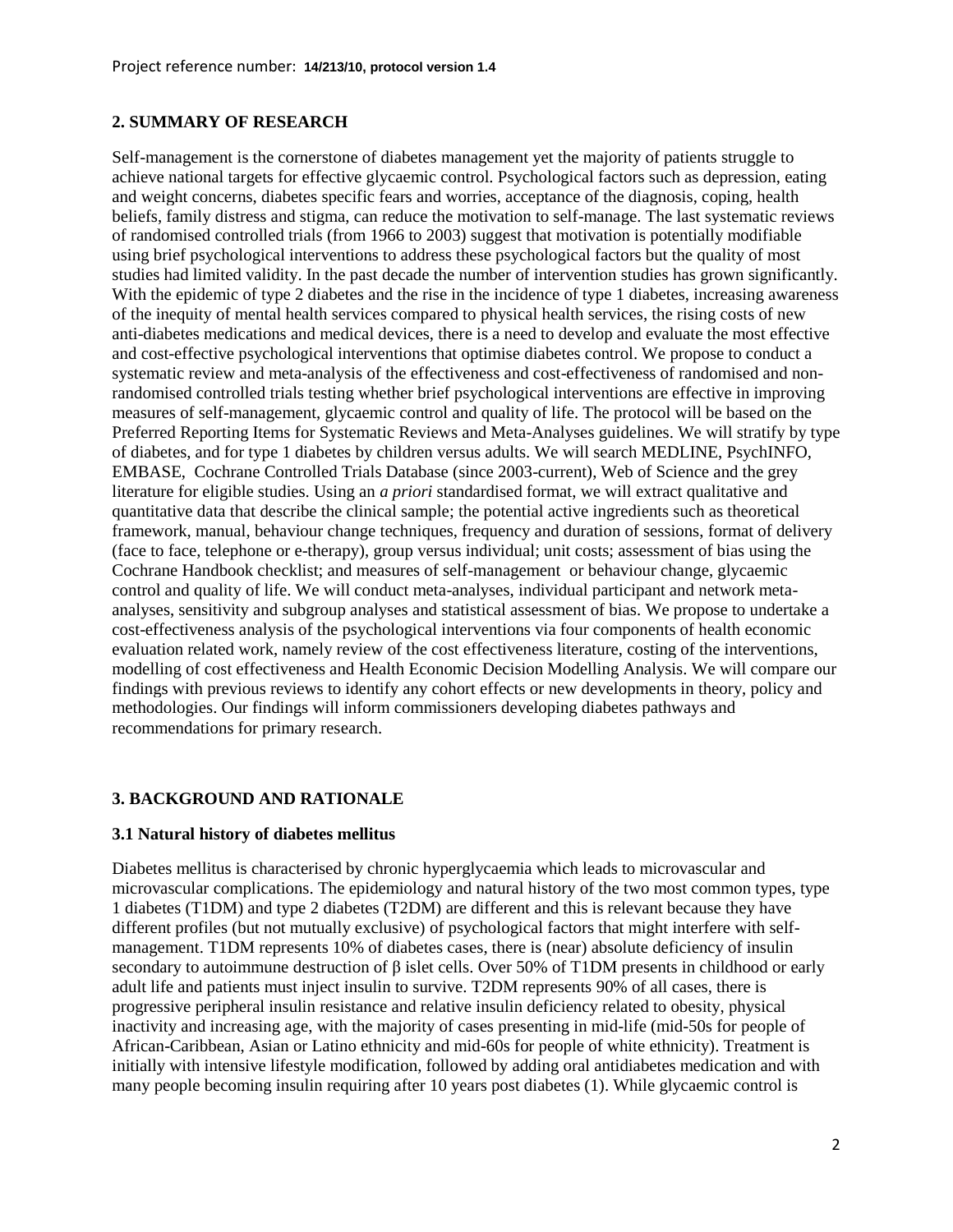important, control of other cardiovascular risk factors such as lipids and blood pressure is critically important in reducing the high risk of macrovascular disease [\(2,](#page-20-1) [3\)](#page-20-2).

### **3.2 The construct of self-management**

The management of diabetes requires patients to make changes to their lifestyles and take on new roles, more so than almost any other condition. For optimal diabetes control, people with diabetes need to selfmanage their weight and diet, physical activity, oral medication, self-monitor their blood glucose (SMBG), titrate and inject insulin doses (either as multiple daily doses or via continuous subcutaneous insulin infusions) and increasingly incretin-based therapies. The ability to effectively self-manage is considered a fundamental skill for optimising glycaemic control and is enshrined in national guidance [\(2,](#page-20-1) [3\)](#page-20-2). Diabetes pathways now include delivery of the necessary knowledge and practical skills to selfmanage via structured education programmes. These include Dose Adjusted for Normal Eating (DAFNE)[\(4\)](#page-20-3) and Bournemouth Type 1 Intensive Education (BERTIE) for T1DM [\(5\)](#page-20-4) and Diabetes Education and Self Management for Ongoing and Diagnosed Diabetes (DESMOND) [\(6\)](#page-20-5) and XPERT for T2DM [\(7\)](#page-20-6) which have been variously evaluated, with level 1 evidence that they are associated with shortterm improvement in glycaemic control for T1DM [\(4,](#page-20-3) [5,](#page-20-4) [8\)](#page-20-7) but less for T2DM [\(7,](#page-20-6) [9\)](#page-20-8). There is wide variation in the availability of structured education programmes for diabetes and when available only a minority attend [\(10\)](#page-20-9). National audits report that only around 27% of T1DM and 65% of T2DM achieve national quality targets for optimal glycaemic control (HbA1c 48 mmol/mol to 58 mmol/mol [\(2,](#page-20-1) [3,](#page-20-2) [11\)](#page-20-10). Putting into practice skills gained from structured education programmes requires high levels of motivation and self-efficacy which are dependent on psychological factors. Some people benefit from structured education whereas others do not because they are not motivated or ready to make the changes, and patients often struggle to maintain effective self-management without ongoing professional support. This suggests that the effectiveness of delivering structured education programmes could be improved by addressing patient barriers to self-management.

### **3.3 Psychological barriers to self-management**

Motivation is a psychological process that drives our reasons for our behaviours and in the context of diabetes, effective self-management. Motivation represents a person's willingness and belief (selfefficacy or confidence) to self-manage. Motivation can be affected by many factors. It is now universally recognised that people with diabetes also have high levels of psychological distress which can affect motivation and interfere with self-management.

While there is some debate as to how to classify the wide range of psychological problems that are common in diabetes, such as psychiatric disorders, lack of confidence, coping skills and health beliefs, the literature clearly describes several psychological constructs, namely depression, disordered eating and weight concerns, expressed emotions in families, diabetes-specific anxiety (such as fear of hypoglycaemia, of hyperglycaemia and of complications, adjustment and denial of diagnosis, shame and stigma and diabetes distress) which reduce motivation to adhere to diabetes self-care. Syntheses of epidemiological studies have reported pooled prevalence of depressive disorders using diagnostic interviews of around 10%, and of depressive symptoms is around 30%, both twice as common as in the general population [\(12-14\)](#page-20-11). Depression is associated with reduced diabetes self-care [\(15\)](#page-20-12), diabetes distress [\(16\)](#page-20-13), suboptimal glycaemic control [\(17\)](#page-20-14), diabetes complications [\(18\)](#page-21-0) and premature mortality [\(19,](#page-21-1) [20\)](#page-21-2). The prevalence of eating disorders is increased 2 fold, with nearly half of young women with T1DM reporting omitting insulin doses for fear of weight gain. Eating disorders are associated with up to 6-fold increased mortality in T1DM [\(21,](#page-21-3) [22\)](#page-21-4). Diabetes distress, which has been defined as concerns relating to diabetes self-management, support, access to diabetes care and emotional burden of diabetes [\(23\)](#page-21-5), has been proposed by some researchers to have a greater proximal effect on self-management than depression [\(16\)](#page-20-13). It is thought that depression measures capture the negative emotional aspects of diabetesspecific distress although there is a strong correlation between the two. Cultural beliefs and values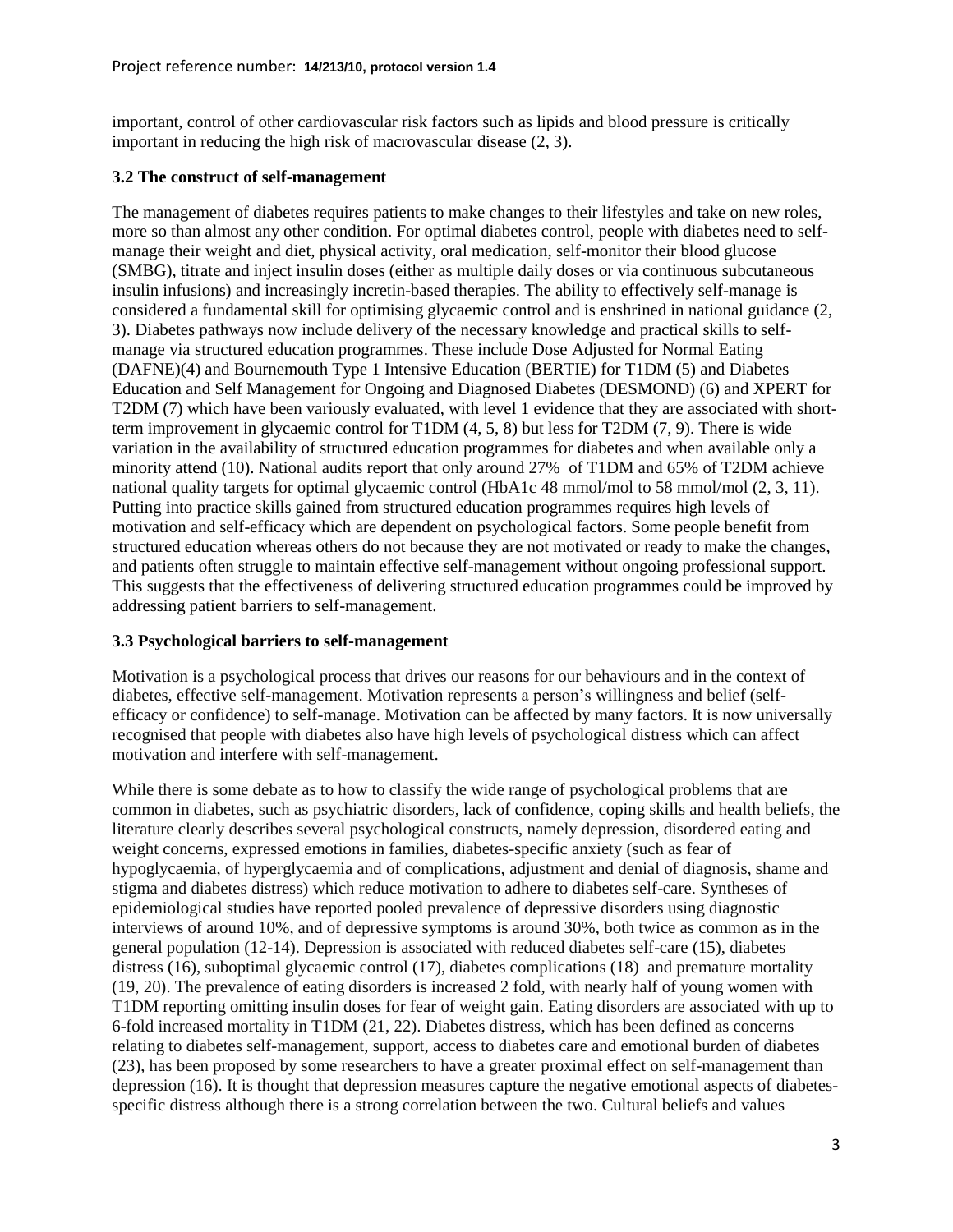contributing to the development of unhelpful health beliefs has been repeatedly recognised [\(24,](#page-21-6) [25\)](#page-21-7) and are potentially modifiable targets in self-management.

#### **3.4 Definition and classification of psychological treatments**

Investigators have increasingly been examining whether, and which, psychological (sometimes also termed psychotherapeutic) treatments are most effective in improving motivation to self-management which mediates glycaemic control. Motivational or psychological interventions are distinct from other types of health technology such as education, medical devices, pharmacological agents and surgery. The fundamental principle underlying psychological treatments are that they utilise the psychotherapeutic (talking or communicating) relationship between the therapist and the patient to bring about change in emotional, cognitive and/or behavioural functioning. There is no consensus classification for the wide range of psychological treatments that may be applicable to increasing motivation in diabetes self management but broadly they can be categorised according to their theoretical framework as used by NHS choices [\(www.nhs.uk\)](http://www.nhs.uk/), current behaviour change taxonomies and other health agencies [\(26-28\)](#page-21-8).

1. Psychoanalytical therapies: this utilises the therapeutic relationship to explore and resolve unconscious conflicts often arising from experiences and modelling in childhood that affect personality and interpersonal functioning into adult life. This tends to be an intensive and long-term therapy but brief psychodynamic models have been developed [\(29-31\)](#page-21-9).

2. Cognitive behaviour therapy (CBT): this is a brief therapy (usually 6-20 sessions) that focuses on the here and now by identifying unhelpful thoughts and feelings linked to our actions (see figure 1 for a CBT formulation for diabetes). It aims to identify and challenge the underlying dysfunctional beliefs that maintain negative automatic thinking that occurs in certain situations, such as having to check one's blood glucose in public, using a broad range of techniques such as hypothesis testing, thought records, cognitive restructuring, Socratic questioning, behavioural tasks and skills training, problem solving, relaxation techniques, dialectical behaviour therapy. The evidence base for CBT in treating depression is extensive [\(32\)](#page-21-10). There have been a growing number of intervention studies testing CBT or psychological techniques within the umbrella of CBT to improve self-management. In recent years, there has been an emergence of mindfulness or acceptance-commitment CBT which uses techniques derived from eastern philosophies and have been tested in diabetes[\(33\)](#page-21-11).

3. Counselling is sometimes described as person-centred therapy and there are two main variations. Rogerian or humanistic therapy is an experiential non manualised and usually non focused therapy where ventilation of emotions is expected to lead to self-awareness and self-determination [\(34\)](#page-21-12). Motivational interviewing is a counselling approach which focuses on behavior change. It is defined as a collaborative, goal-oriented style of communication with particular emphasis on the language of change [\(35\)](#page-21-13). It is designed to strengthen personal motivation for, and commitment, to a specific goal by eliciting and exploring the person's own reasons for change using a non-judgmental, accepting and compassionate approach [\(36,](#page-21-14) [37\)](#page-21-15). A motivational interviewing intervention moves through the following processes: engaging, focusing, evoking and planning. The core skills of motivational interviewing can by summarised by the acronym OARS: Open question; Affirmations; Reflections and Summaries. The appeal of MI is that it is very brief (1-4 sessions), and is effective for a range of lifestyle related behaviours and conditions including diabetes [\(38\)](#page-21-16) by a range of health providers with a quality assurance competency framework.

4. Other psychotherapies and variations: interpersonal psychotherapy which was developed originally as a time limited (16 sessions) therapy for depression, it uses the connection between mood and interpersonal experiences to focus on grief, role dispute, role transition and interpersonal deficits [\(39\)](#page-21-17). Cognitive analytical therapy combines psychoanalytical theory with CBT theory and has been tested in diabetes and is used in NHS diabetes clinics [\(40\)](#page-22-0). Family or systemic therapies focuses on the principle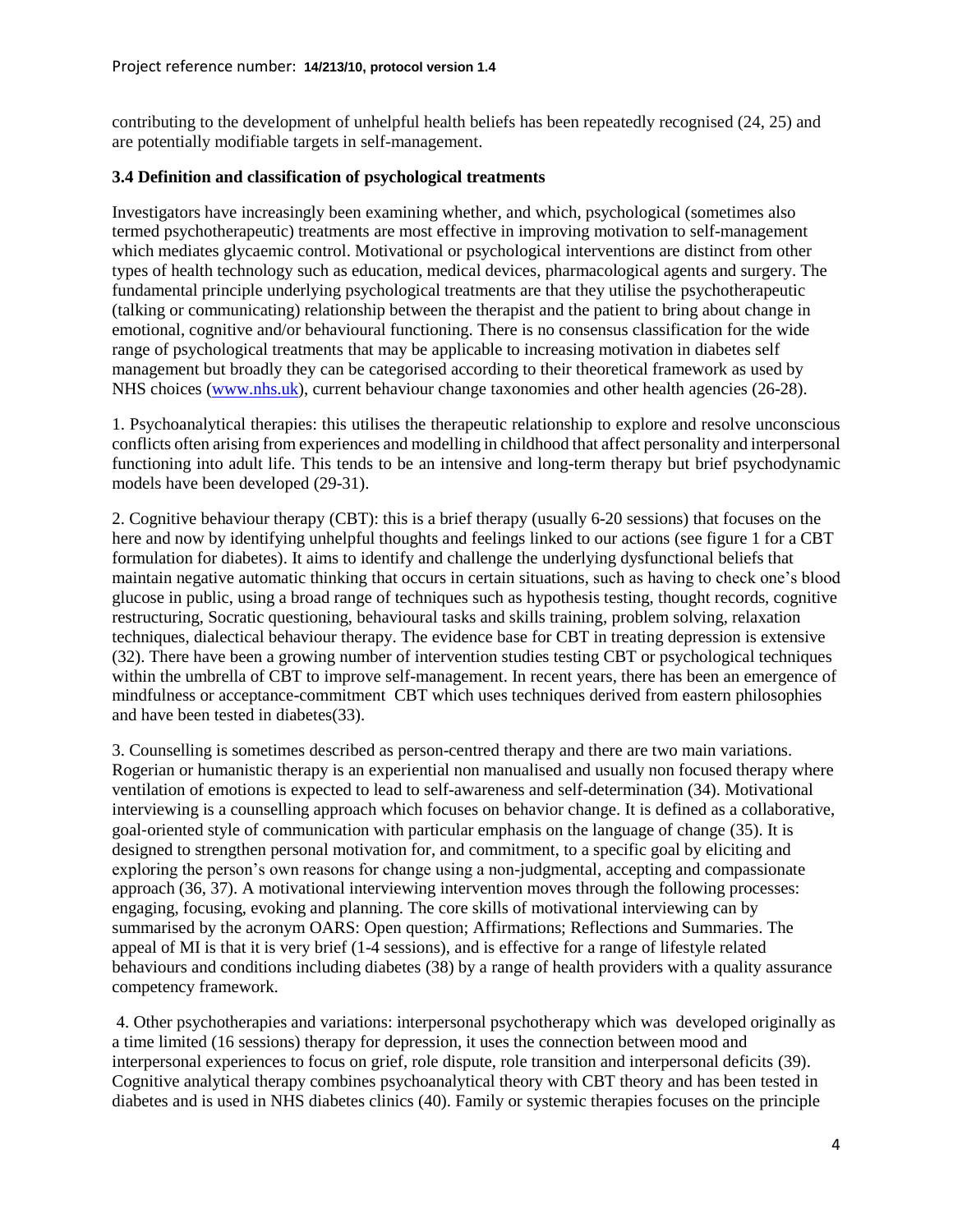that family relationships operate as systems. For instance, sometimes the family member with diabetes may be singled out as the index problem, systemic therapy encourages everyone within the family to work together to fix problem rather than blaming each other [\(41\)](#page-22-1).

There are other psychotherapies that use the creative process as the form of communication between the patient and the therapist, such as narrative writing [\(42\)](#page-22-2), psychodrama [\(43\)](#page-22-3) and art therapy [\(44\)](#page-22-4). Increasingly the use of e-techniques to deliver psychological or motivational communications to support self-management such as text messaging and online programmes are being developed and evaluated [\(45,](#page-22-5) [46\)](#page-22-6).

### **3.5 Current evidence for effectiveness of psychological treatments to improve glycaemic control**

In the 1990s, there was a slow growth of intervention studies examining the effectiveness of psychological treatments to support self-management which led to a number of reviews some of which were not guided by standard systematic review methodologies [\(47-49\)](#page-22-7) and the key findings were that many studies combined T1DM and T2DM; often the psychological active ingredients could not be distinguished from educational active ingredients; and they did not report standardised outcomes that could be pooled.

In a Cochrane Collaboration approved protocol, we conducted the first systematic review and metaanalysis of randomised controlled trials (RCT) of psychological treatments to improve glycaemic control separating T1DM and T2DM [\(50,](#page-22-8) [51\)](#page-22-9). We found that there were significantly reduced quality for most RCTs such as lack of statistical power, selection bias, glycaemic control as a secondary outcome therefore prone to missing data, poorly described theoretical models underpinning the psychological treatment, limited information on the skills of the therapist and description of the intervention so that it was difficult to replicate the treatment. Overall there was some evidence that interventions using CBT-like techniques were more effective in improving glycaemic control. There were 29 studies eligible for the T1DM systematic review. In the 10 studies in children and adolescents with T1DM and with data for the metaanalysis, there was weak evidence that psychological treatments were effective (standardised pooled mean difference -0.35 (95% confidence interval -0.66 to -0.04)) equivalent to IFCC 6 mmol/mol absolute reduction in glycated haemoglobin. There was no evidence that psychological treatments were effective in 11 studies of adults with T1DM (pooled standardised mean difference was -0.17 (-0.45 to 0.10), equivalent to 3 mmol/mol absolute reduction in glycated haemoglobin). There were 25 T2DM studies eligible for inclusion but only 12 studies  $(n=522)$  had patients whose data could be pooled (pooled mean difference -0·32 (95% CI -0·57 to -0·07) equivalent to an absolute difference of in HbA1c of IFCC 8mmol/mol). These reviews met the Centre for Reviews and Dissemination (CRD) Database of Abstracts of Reviews of Effects (DARE) scientific quality criteria for a systematic review [\(52\)](#page-22-10).

A later review in T2DM that synthesized the same studies found that general medical professionals were as effective in supporting self-care using psychological techniques [\(53\)](#page-22-11). Since then the focus of systematic reviews in adults with T2DM has shifted to examine different modes of delivery such as computer-based/e-health interventions [\(54,](#page-22-12) [55\)](#page-22-13), or techniques to support isolated self-management activities such as change in physical activity [\(56\)](#page-22-14) or longer-term clinical outcomes, morbidity and mortality [\(57\)](#page-22-15).

For children and adolescents with T1DM a similar picture has emerged with systematic reviews on family interventions [\(58\)](#page-22-16), psycho-educational interventions [\(59,](#page-23-0) [60\)](#page-23-1) and interventions incorporating physical activity [\(61\)](#page-23-2). For adults with T1DM there have been no further systematic reviews of psychological treatments to support self-management, especially following structured education programmes.

In parallel but not mutually exclusive, as depression is so common, relatively easy to measure and is treatable, some researchers have focused solely on the treatment of depression in diabetes with the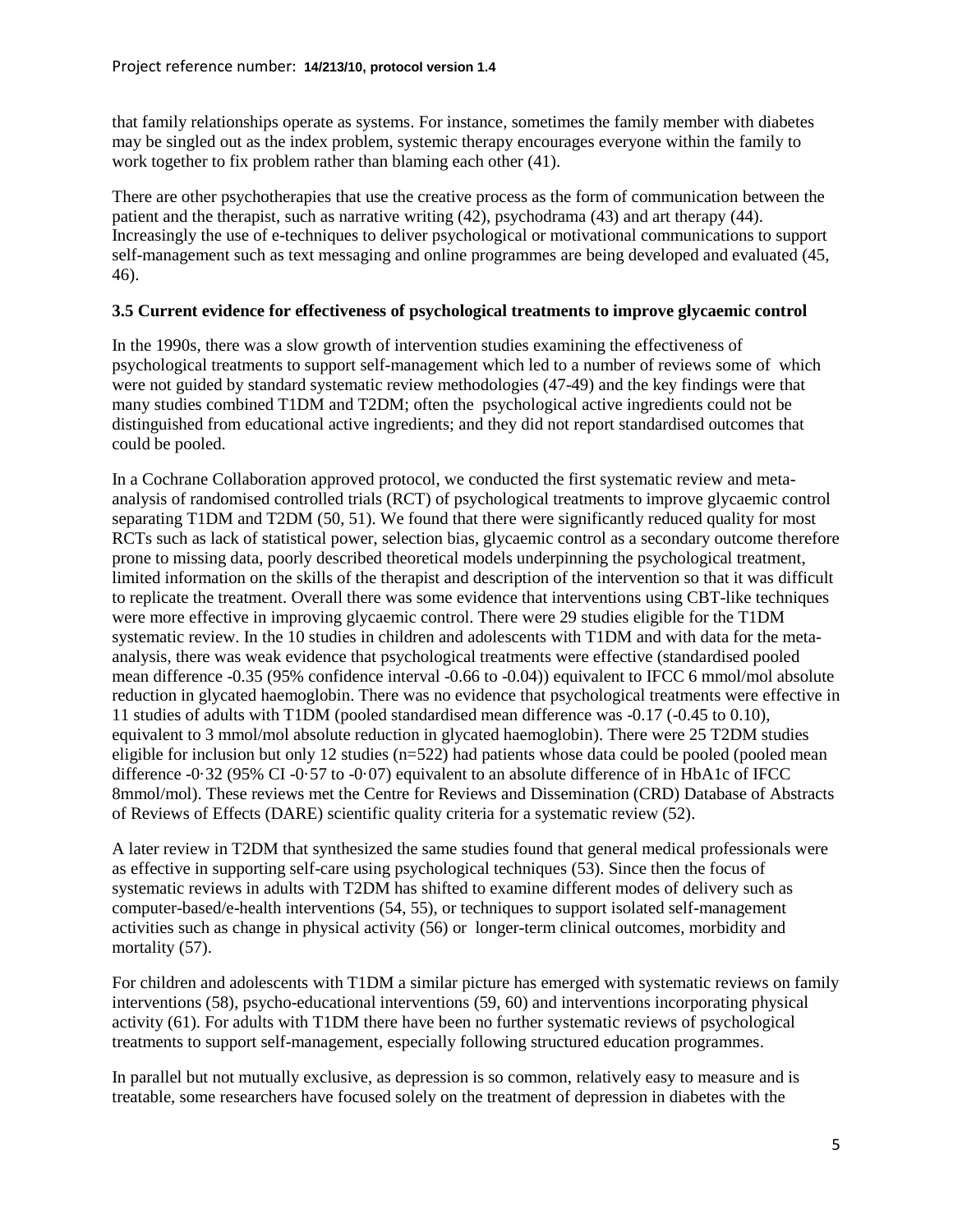primary aim of improving depression outcomes with the secondary aim that any improvement in glycaemic control would be mediated by improved self-management. There have now been several systematic reviews synthesizing this literature. They have consistently found that the depression in diabetes can be treated effectively with psychological, pharmacological interventions or as combined treatments, and increasingly as collaborative care (or stepped care or algorithm based) interventions but the pooled evidence shows that improvement in depression is not always associated with an improvement in glycaemic control [\(19,](#page-21-1) [62,](#page-23-3) [63\)](#page-23-4).

# **3.6 Recent individual studies**

Although there have been no updated systematic reviews of psychological interventions to support selfmanagement and improve glycaemic control inT1DM since 2003 there has been a steady and promising growth in the publication of individual controlled studies. In a HTA funded multi-centre RCT (A Diabetes and Psychological Therapy (ADaPT) study), we found that nurse-led psychological treatments combining motivational interviewing and CBT was more effective (but not more cost-effective) than usual care in improving glycaemic control (reduction in HbA1c -5.5mmol/mol) in 340 people with T1DM and persistent suboptimal glycaemic control [\(64-66\)](#page-23-5). Since then there have been numerous further RCTs of psychological interventions for adults with T1DM with sub-optimal diabetes control using group CBT demonstrating improvements in psychological and clinical outcomes [\(67-70\)](#page-23-6). For instance, one of the most effective used 8 weekly sessions of guided self-determination group counselling delivered by nurses and demonstrated improvements in perceptions of self-efficacy, SMBG and HbA1c (mean difference 5 mmol/mol,  $p<0.001$ ) compared with the usual care group [\(67\)](#page-23-6).

In a scoping review we found more than 20 studies of psychological strategies to support motivation for self-management in children and adolescents with T1DM since the last review which ended in 2003 [\(51\)](#page-22-9). Some of the most successful targeted the family and parents. An individual counselling 'personal trainer' programme (n=179) aimed to support young people to improve self-management by helping them with communicating their needs for support from family members [\(71\)](#page-23-7) and the other behavioural family systems therapy specific to diabetes (n=189) concentrated on adherence to diabetes treatment and reducing family conflict to aid communication [\(72\)](#page-23-8). The recent landmark UK multi-centre intervention (n=362), Child and Adolescent Structured Competencies Approach to Diabetes Education (CASCADE), which delivered motivational interviewing to support young people and their families with diabetes selfmanagement led to improvements in family relationships and diabetes self-efficacy at 12 months of which the latter was sustained at 24 months but no improvement in glycaemic control [\(73\)](#page-23-9).

In T2DM recent studies incorporating psychological therapy for motivation have focused on isolated selfmanagement activities such as diet [\(74\)](#page-23-10), exercise [\(75\)](#page-23-11), weight management [\(76\)](#page-24-0) and medication adherence [\(77,](#page-24-1) [78\)](#page-24-2). These have typically employed counselling strategies, such as motivational interviewing therapy, to facilitate lifestyle change [\(76\)](#page-24-0). The Look AHEAD (Action for Health in Diabetes) clinical trial investigated the long-term impact of a multi-factorial intensive lifestyle intervention incorporating motivational techniques for over 5,000 people with T2DM who were overweight. At 12 months follow-up there were significant improvements in weight, HbA1c and cardiovascular risk factors [\(74\)](#page-23-10). Recently, novel approaches have been developed to improve motivation with self-management with regard to starting insulin treatment in T2DM. For example, an RCT of structured glucose self-monitoring training patients to use blood glucose meters compared with a monitoring group, led to earlier initiation of insulin in the glucose monitoring arm [\(78\)](#page-24-2).

### **3.7 Economic evaluation**

There have been only a handful of intervention studies that have included a cost effectiveness analysis and these suggest that psychological treatments as adjuncts to diabetes care may be either cost neutral or more expensive  $(66, 73)$  $(66, 73)$ .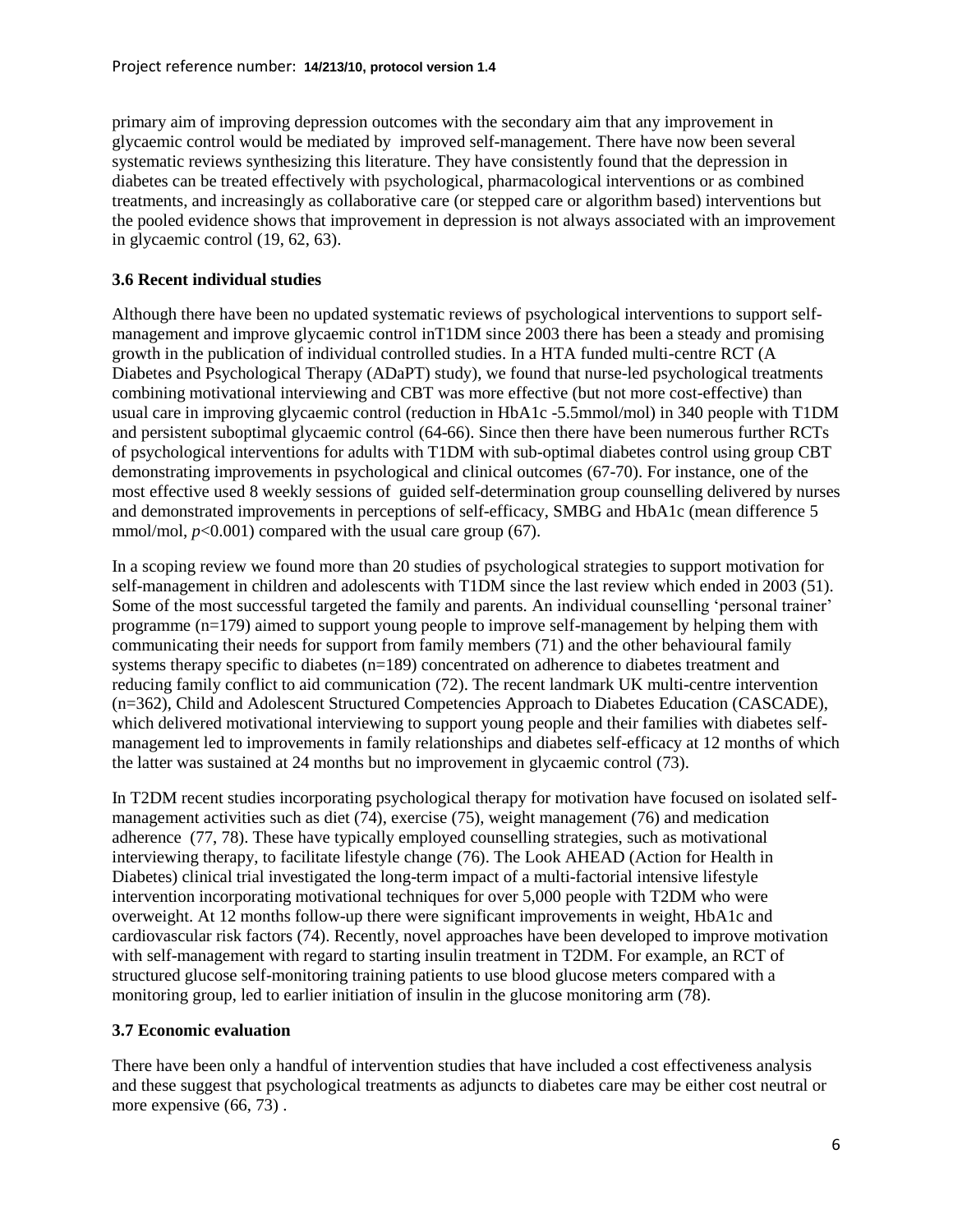## **3.8 Summary**

Psychological factors that interfere with self-management are potentially modifiable using psychological treatments. There has been insufficient economic analysis of the benefits of psychological treatments. In the past decade, there have also been advancements in the methodology of behaviour change such as NICE guidance on behaviour change [\(79\)](#page-24-3) and an MRC framework for classifying behaviour change techniques for identifying and describing specific psychological techniques highly valuable for translation into clinical practice [\(80\)](#page-24-4). There is also more awareness that brief psychological treatments are often effective in the short term but is also becoming recognised that some people with diabetes need long term support or repeated courses of psychological support. In the follow up of the ADaPT study, we found that after 2 years the effects of CBT and MI had disappeared [\(81\)](#page-24-5). We propose to conduct a systematic review of updated of intervention studies.

# **4. AIMS AND OBJECTIVES**

The overall aim is to conduct a systematic review and meta-analysis of controlled trials of brief psychological treatments to:

1. assess the effectiveness of psychological interventions which aim to improve motivation for patients with T1DM and T2DM so that they have improved i) diabetes self-management ii) glycaemic control, iii) other behaviour change and iv) health related quality of life.

2. examine the overall cost-effectiveness analysis of psychological treatments in diabetes and to model the potential predicted savings in reducing risk of diabetes complications long term.

3. assess the effectiveness of different types or techniques of psychological treatments for i) better selfmanagement, ii) glycaemic control.

4. examine whether psychological treatments are effective in addressing in populations who experience health inequalities such as different ethnic groups, severe mental illness and social deprivation

5. to conduct subgroup analyses to identify clinical characteristics of patients who have better or worse diabetes self-management or glycaemic control eg by age, gender, complication status.

6. to describe the development of new psychological theories and techniques, and of any advancements in research methodologies such as quality assurance of fidelity of intervention delivery or characteristics of control groups.

7. to identify gaps in the literature in order to make recommendations for primary research

8. to summarise the data for translation into the NHS via Health Improvement Networks, Diabetes Strategic Networks, Diabetes UK and Clinical Commissioning Groups.

### **5. RESEARCH PLANS**

We will use the Preferred Reporting Items for Systematic reviews and Meta-Analyses (PRISMA) guidelines [\(82\)](#page-24-6) and register the systematic review on the PROSPERO database (International Prospective Register of Systematic Reviews)[\(83\)](#page-24-7). Where possible we aim to match with the methods for the systematic reviews we conducted from inception of electronic databases to 2003, for the potential to pool data from an older cohort of studies with those from the last 10 years [\(50,](#page-22-8) [51\)](#page-22-9). The advantage of this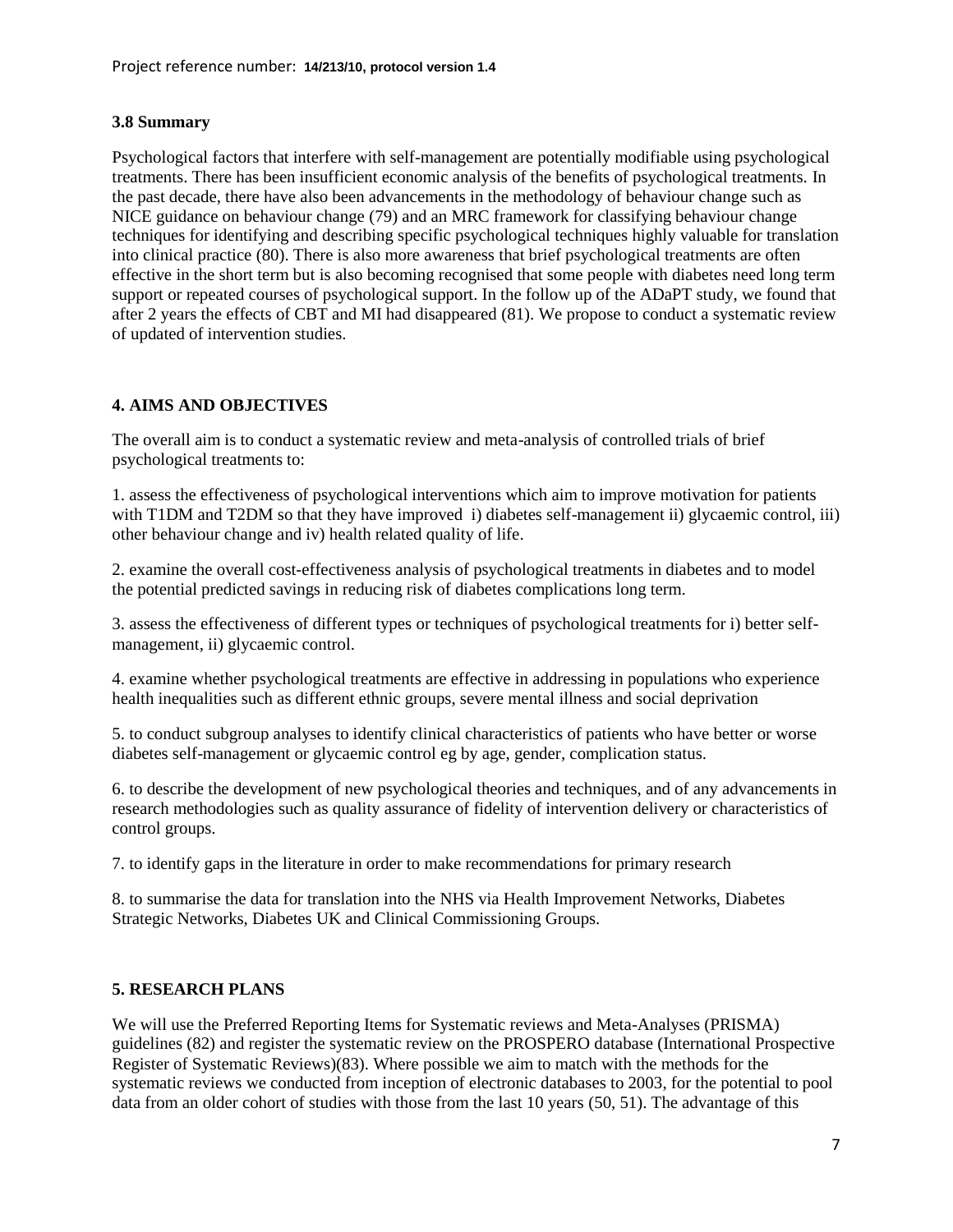approach is that intervention methodologies and psychological technologies have improved as have the number of studies in the preceding decade and therefore we will not be contaminating the modern review with methodological biases and limitations of under reporting of older studies, and yet still have the data of pre -2003 to compare to the reviews. We will make a list of the changes or differences between our previously completed protocol and this one. The study flow chart will be presented according to PRISMA guidance[\(82\)](#page-24-6).

# **5.1 Eligibility for review**

# **5.1.i Types of studies**

Eligible studies will be stratified by randomisation status into a) those that are randomised controlled trials, published and unpublished and b) non-randomised controlled trials. N-of-1 trials and pre-post observational studies will be excluded as there is no control group. We will only use the first arm of crossover trials to minimise the biases of a carryover effect. Where there are multiple publications of the same study, we will include the publication which reported the primary outcome of interest (HbA1c), but if necessary extract data from other publications, such as intervention protocols. This will be important when searching for economic analyses.

# **5.1.ii Types of participant**

We will separate the review by T1DM and T2DM as they are distinct clinical groups. As there are different historical and international cut offs for suboptimal glycaemic control and as change in glycaemic control is sometimes a secondary outcome, we will not have a pre-defined minimum HbA1c for inclusion into the review. We will include all ages along the lifespan but for T1DM we will stratify by children and adolescents (as defined by the study authors) versus adult studies (from age 18 years unless otherwise stated in the study). The diagnosis of diabetes should be based on standard consensus criteria valid at the beginning of the trial. Patients that have other medical conditions will be excluded unless the data on patients with diabetes have been summarised and extractable as a subgroup, or separate analysis can be provided by the author. Patients with pre-diabetes states or other types of diabetes such as impaired glucose tolerance or gestational diabetes will be excluded. We will not exclude studies which have not described whether patients have received structured education because many studies do not always report this information.

### **5.1.iii Types of interventions (health technologies being assessed)**

We will include brief psychological interventions that are described by the study's authors as psychological and if they are based on established psychotherapeutic principles and techniques as described by NHS Choices (www.nhs.uk), Royal College of Psychiatrists [\(27\)](#page-21-18) and National Institute for Clinical Excellence and Health (Guidance PH6) [\(79\)](#page-24-3). We define an intervention as psychological if they include the following: i) had a reliance on communication, using a therapeutic alliance between patient and the therapist; ii) intervention was facilitated by psychologists, psychotherapists, and therapists in training, or facilitated by persons trained/supervised by a clinical psychologist or therapist; iii) the intervention was based on a psychological model; iv) the intervention aimed to improve outcome changes in emotional, cognitive or behavioural functioning including adherence. If these criteria were unclear and the intervention could not clearly be described as psychological, then authors were contacted for more information. If this criteria is unclear from publication, then authors will be contacted for more information to determine eligibility. The minimum and maximum number of sessions of a psychological treatment will be one and 50 respectively. There is huge variation of therapies we will classify them broadly under the following categories: psychoanalytical/psychodynamic, cognitive behaviour techniques; counselling (including motivational interviewing and mindfulness); family therapies; creative therapies (including narrative, art therapy, music therapy and psychodrama). We will include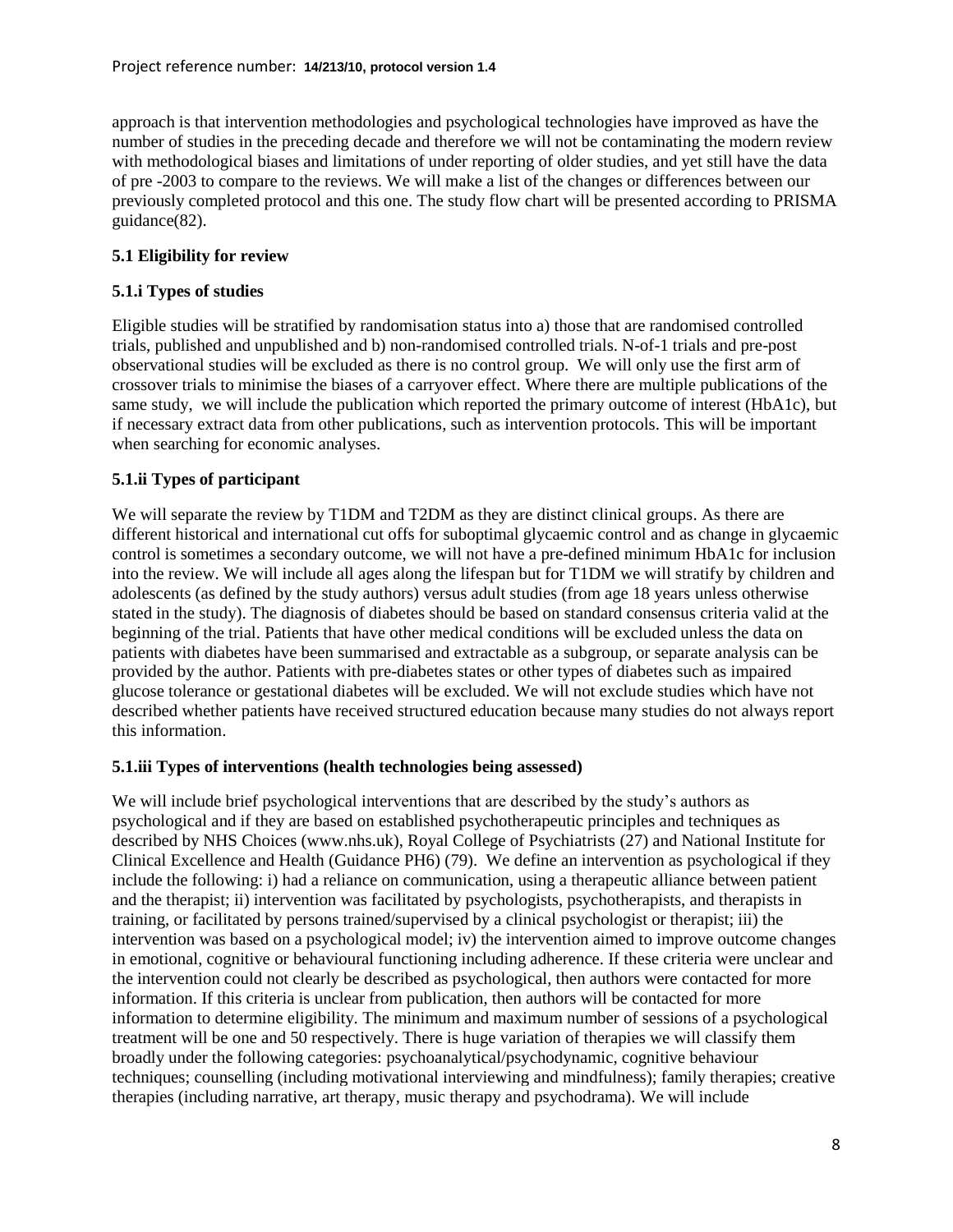collaborative care i.e. a psychological intervention in combination with psychotropic or antidepressants. Typically brief interventions are estimated at around 20 sessions but we want to identify studies that have also addressed maintenance of self-management as diabetes is a chronic condition and there is a risk of relapse. Studies that used self-help (unless guided by a therapist) will be excluded.

#### **5.1.iv Types of comparator**

We will consider a control group defined as:

i) usual diabetes care: this will depend on the local pathways for diabetes care and whether they have been standardised for the study.

ii) usual care while on a waiting list: in some settings, eg depression, it may be unethical to deny effective treatments.

iii) attention control: a controversial criticism of psychological intervention studies is that the active ingredient is the extra time that a therapist spends with the patient rather than any specific techniques that brings about behaviour change.

- iii) a less intense psychological treatment.
- iv) diabetes education

The contents of the control intervention will be extracted in the same standardised protocol as for the intervention.

### **5.1.iv Type of outcomes**

The main outcome will be any change in glycaemic control. If it is possible to measure the duration during which the change was maintained, then we will use this data in the economic modelling. The secondary outcomes will be i) changes in self-management activities as the main behaviour changes, such as SMBG, self-examination, diet, physical activity, oral anti-diabetes mediation, uptake of insulin therapy, increased clinic attendance ii) change in psychological functioning such as depressive symptoms, diabetes distress iii) economic outcomes using unit costs iv) adverse effects such as incidence of severe hypoglycaemia, diabetic ketoacidosis, diabetes complications.

### **5.2 Information sources**

We will conduct an all language search from the following databases from February 2003 to current: identified trials in MEDLINE (since 2003 to current), CINAHL (since 2003 to current), *The Cochrane Library*, (current issue), PsycINFO (since 2003 to current), and EMBASE (since 2003 to current), Cochrane Controlled Trials Database (since 2003-current), Web of Science (since 2003-current) and Dissertation Abstracts International (since 2003 to current). Searches will be combined with the Cochrane Collaboration optimal search strategy for the identification of RCTs for each database adapting and updating the search strategy we used previously [\(50,](#page-22-8) [51\)](#page-22-9). We will also carry out searches using selected MeSH and free text terms using keywords that are not in the search strategy on each database eg motivational interviewing, collaborative care, economic evaluation.

Abstracts of four international diabetes conferences will be searched from 2012 to current from Diabetes UK, American Diabetes Association, European Association for the Study of Diabetes, International Federation of Diabetes for reports of any trials using psychological therapies. The reference lists of included studies and reviews were searched for additional studies. Lead and senior authors of each included trial and experts in this subject will be contacted for patient level data and any additional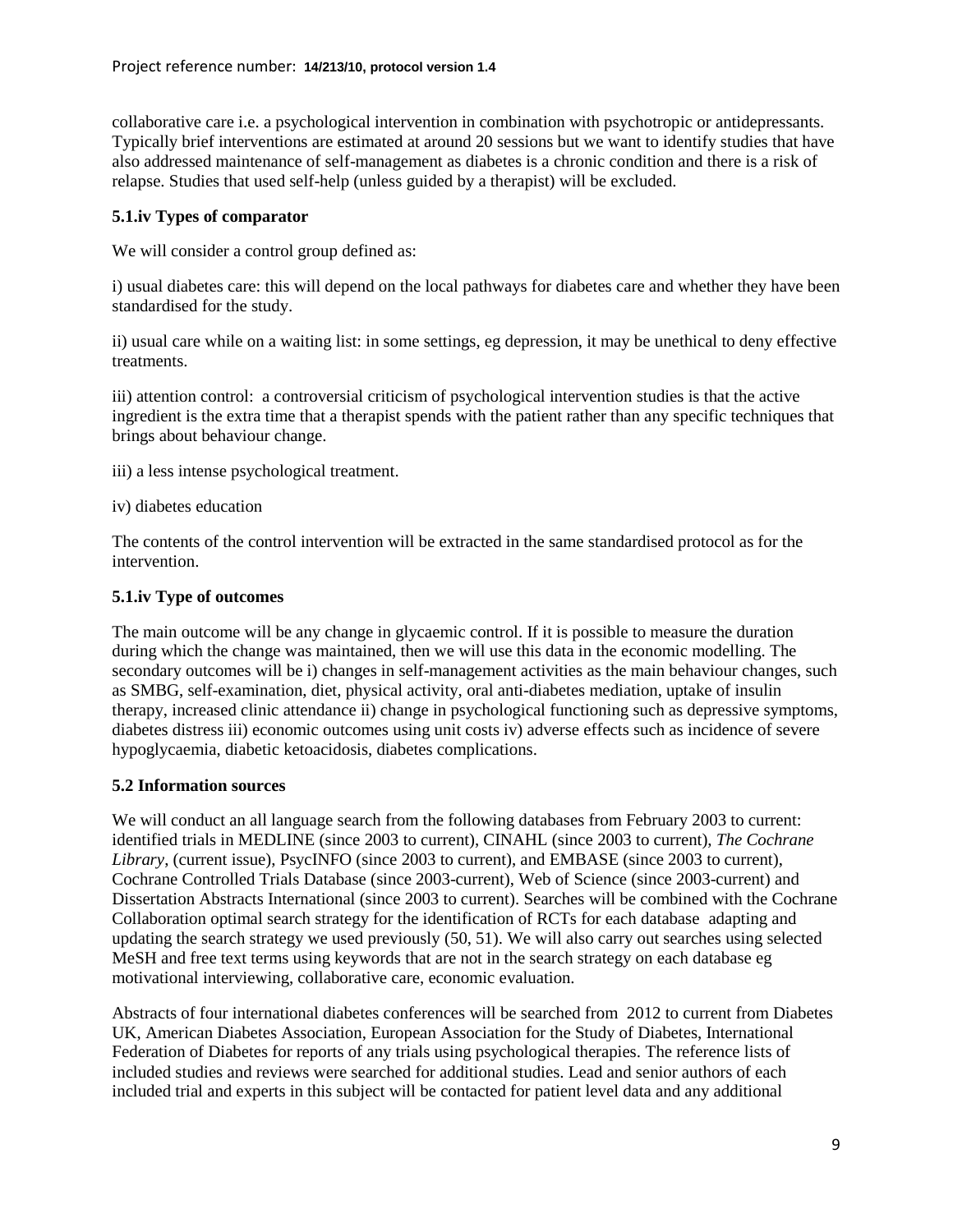qualitative and quantitative data on unpublished and published trials. Clinicaltrials.gov will be searched for "active, not recruiting" with an estimated completion date of 2016, authors of any relevant papers identified will be contacted for full text paper availability.

# **5.3 Search Strategy**

The following search terms will be used for MEDLINE and adapted for each database: "psychological therapies" and "mood disorders" and "diabetes distress" according to the Cochrane Collaboration Depression, Anxiety and Depression Group search strategy; "diabetes mellitus" and "clinical trials" according to the Cochrane Collaboration Metabolic and Endocrine Disorder Group generic diabetes search strategy and self-management including adherence, diet, physical activity, insulin therapy. Where existing search strategies do not exist, we will develop and pilot a version for this review.

We will search for cost-effectiveness evidence using standard search techniques and Scottish Intercollegiate Guidelines Network filters on databases for cost-effectiveness evidence [\(84\)](#page-24-8). Although our decision problem is limited to the UK, we will search for international cost-effectiveness literature to ensure we examine any useful methodological developments for assessing these interventions as well as understanding how other researchers have found evidence for different parameters that will be important in the health economic models. The search will cover (separately) both T1DM and T2DM and the exact specification of interventions and of years for this search will be determined after the effectiveness evidence searches have been completed.

# **5.4 Study records**

# **5.4.i Data Management**

The abstracts will be reviewed online to reduce carbon load and organise information. We will establish a project management committee. Eligible studies will be filed by type of diabetes and then by year of publication. An excel spreadsheet will be used to manage records and data. Individual patient data will be requested as anonymised only and only if there is ethics committee approval. Investigators who contribute to individual data will be invited to be part of the writing group. The PI (who has led 7 systematic reviews and project managed two NIHR funded clinical trials) will develop the Standard Operating Procedures (SOP) to include *a priori* rules for standardising coding of data where ambiguities exist eg describing motivational interviewing as CBT.

### **5.4.ii Selection process**

For the first stage, the abstracts of studies identified by the electronic searches will be independently inspected by two researchers (the PI and the research worker) and inter rater reliability for selection into the review will be calculated using Cohen's Kappa [\(85\)](#page-24-9). At this stage, if the study is in a foreign language, we will only review abstracts that are also written in English as well as in that language. We will select abstracts that describe a controlled trial, a psychological or behavioural intervention, in patients with T1DM or T2DM. We will not include glycaemic control or self-management as a criterion for selection in abstracts because this may not be a primary outcome for some studies. In case of ambiguity or differences between raters, the abstract will be included into the second stage.

In the second stage, the two researchers will independently extract data from each full copy of the abstracts selected for further review. At this stage, we will include articles in foreign languages which will be translated by native speaking psychiatrists, psychologists, and if not available, medical interpreters. The value of this strategy is that it may help address health inequalities by identifying different cultural approaches to supporting self-management which could be translated to the UK's multicultural and ethnically diverse population with diabetes.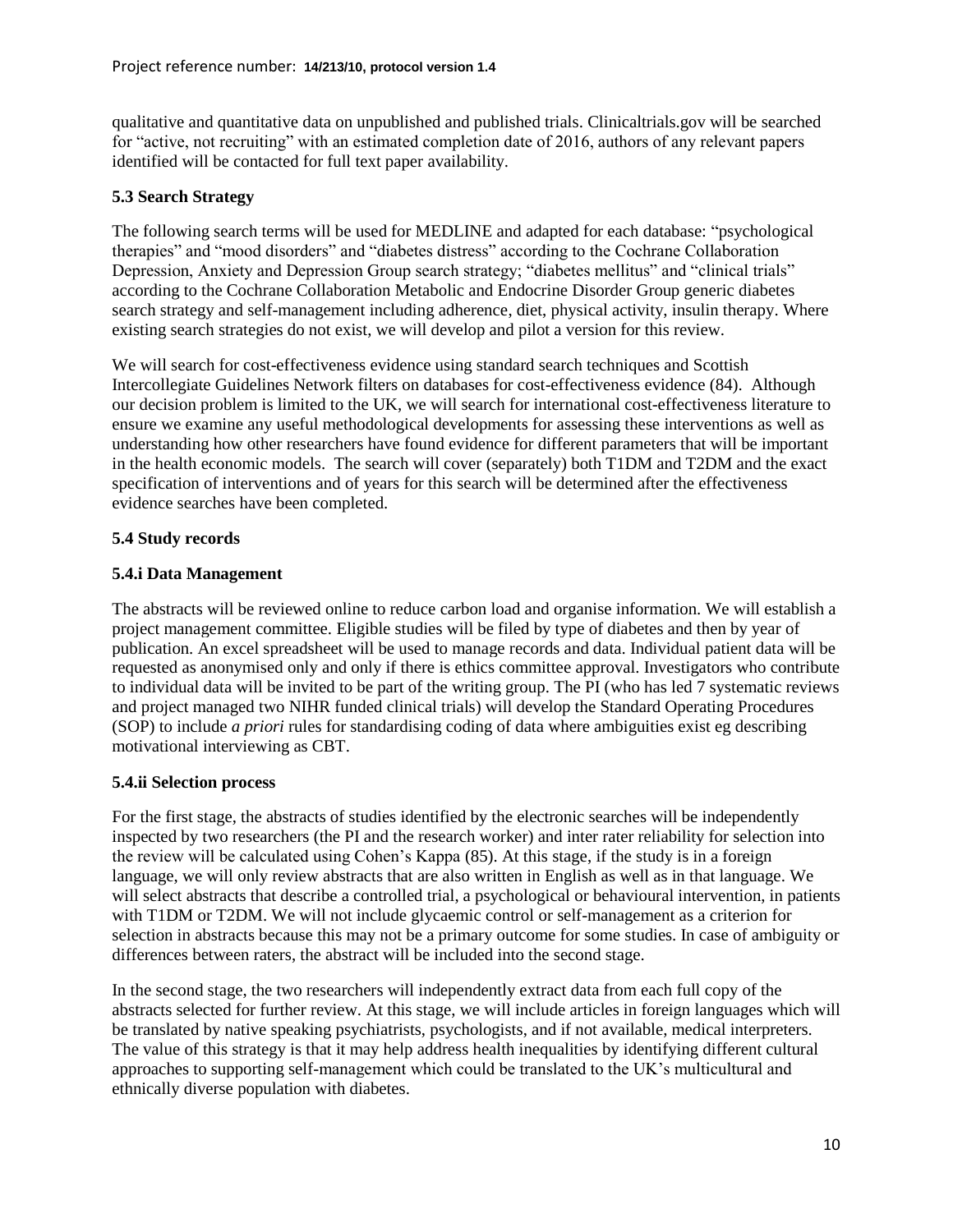Differences over inclusion of studies for eligibility into the review will be resolved by consensus and discussion with third researcher (co-investigator KI).

In the third stage, the eligible study will be examined for adequate data, for pooling into the meta-analysis including sample size for each arm of the study, measure of the mean or median and its variance or spread or mean differences for each outcome.

# **5.4.iii Data collection**

Data extraction forms will be developed and piloted building on the variables we defined in our earlier reviews. Data will be extracted independently and compared convened by a third investigator (coinvestigator KI). If there is more than one psychological intervention group eg a three or four arm controlled trial, we will include all but use the most intensive intervention as the primary experimental group for the primary meta-analysis. Network analyses will allow us to compare the multiple arms so that data is not wasted. Data will be extracted and coded in a standardised manner on the following:

a) publication characteristics: year of publication, publication type (peer review or not), country of origin, health care setting, language, funding source.

b) patient characteristics: type of diabetes, lifespan status, average age, gender distribution, ethnicity distribution, socioeconomic setting, duration of diabetes, complications status, average glycaemic control, receipt of structured education, other clinical features such as obesity, medications (for T1DM: multiple injections or CSII and for T2DM: lifestyle advice, antidiabetes medications and/or insulin therapy).

c) we will extract the following components of the intervention: type of therapy, theoretical framework, use of manual, specialty of therapist, training of therapist, competency assessment of therapist, description of any specific behavior change techniques, number of sessions, duration of therapy, format of delivery (face to face, online, telephone, text messaging) and whether individual, group or family/couple, length of follow up from baseline, use of booster or maintenance sessions.

d) outcome characteristics: HbA1c, measures of behaviour change or self management, psychological measures, quality of life, at baseline and follow up (or mean change).

e) economic data: the costing of the interventions will be identified. We will extract evidence on resource use in both intervention arms and comparator (usual care) arms from all of the studies included in the effectiveness review. Typically, some description of the staff grade and time for different components of the intervention are included into the description of the intervention arm in a clinical study, for example an RCT. It is often the case that there is less clarity on the comparator arm with a minimal description of standard or usual care. We will extract all information available for the studies. We will contact investigators to obtain any further detail on resource use that might not be available in the published study papers. Having collected the available data on resource use, we will undertake a workshop with clinical advisors (co led with co applicant SH), to formulate a costing for each intervention that is relevant and appropriate to current UK practice. This will include estimating the time and grades of staff input and any non staff related costs. These resource use estimates will be multiplied by standard unit costs [\(86\)](#page-24-10) and NHS reference costs. This process will provide base case cost estimates for each intervention to be examined. Having developed these, we will share them with the clinical experts for assessment of face validity and also to identify uncertainties in these costings for use in scenario analyses within the costeffectiveness modelling. Through Prof Heller's contacts with many UK diabetes departments we will also be able to gain insight from other centres as to the robustness of these costings.

**5.5 Data items**: all variables and its categories for the data collected will be listed and defined *a priori* taking into account pre-planned data assumptions and simplifications.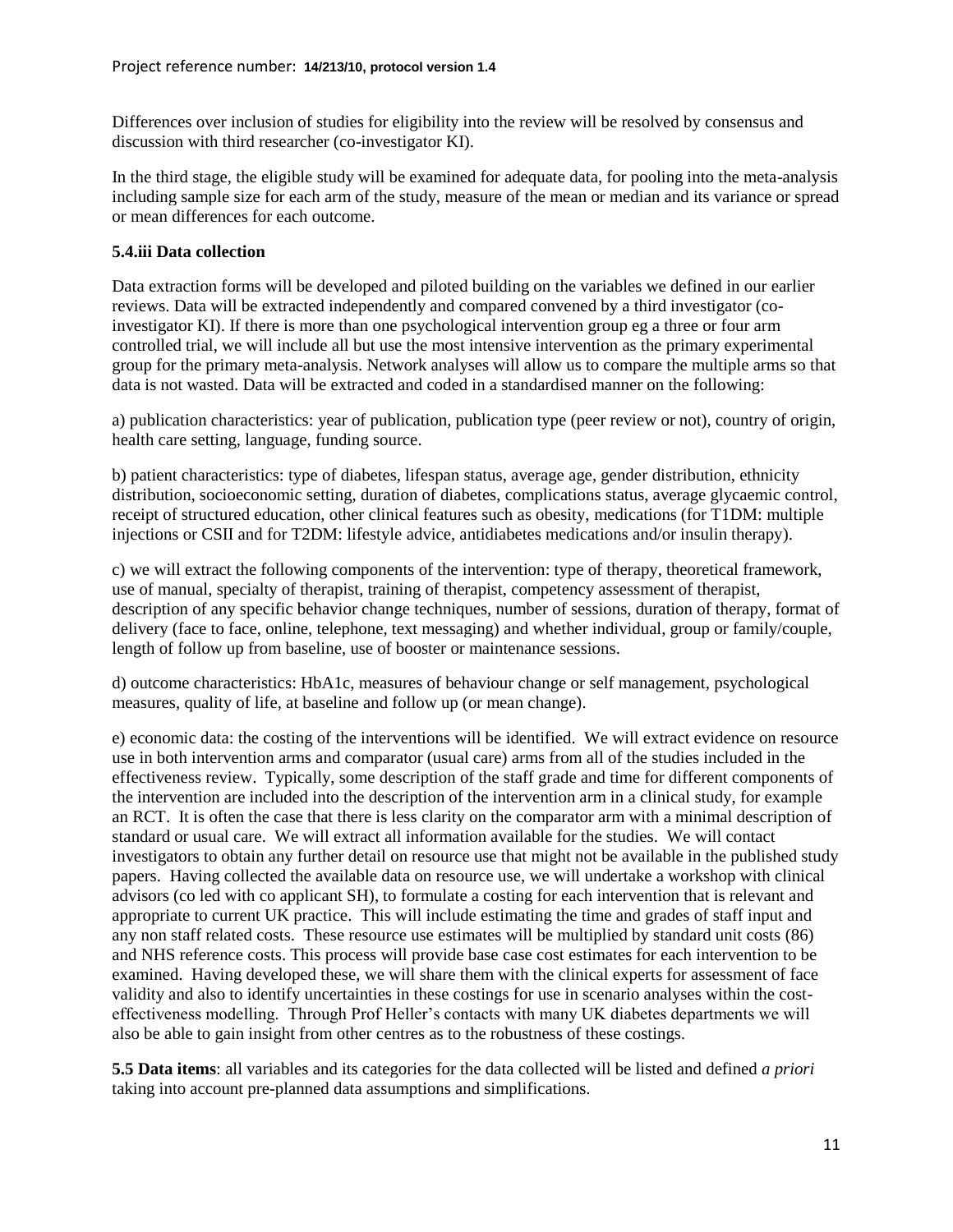### **5.6 Quality assessment of bias**

There are many scales and checklists to assess the risk of bias in the methods used in the conduct of controlled trials. For RCTs, we will use the current Cochrane Handbook Tool for Risk of Bias [\(87\)](#page-24-11). For non randomised controlled trials there is no consensus on guidance for assessing risk of bias but the Cochrane Collaboration will be publishing guidance [\(88\)](#page-24-12). If this is not available we will use the Newcastle-Ottawa Scale [\(89\)](#page-24-13).

# **5.7 Data synthesis**

### **5.7.i Systematic review**

A standardised structured synthesis of all studies included in the systematic review will be conducted. In those studies which do not contain sufficient data to be pooled in the meta-analysis, we will give a narrative synthesis.

# **5.7. ii Meta-analysis**

The mean difference in change between baseline and follow-up scores between the two groups will be standardised by calculating Cohen's d, the difference between the two raw means divided by the pooled standard deviation of the difference as recommended by Borenstein et al [\(90\)](#page-24-14). Hedges g bias correction for small sample sizes will be applied will be used for data where individual patient data are available. The effect size will be calculated from the raw data or otherwise published summary data will be used. The standardised effects will be pooled using an inverse variance–weighted random-effect model, which assumes in addition to within-group variability that the mean effects differ across studies (between study heterogeneity) which is expected due to the variety of case mix and settings. The presence of publication or other bias will be assessed by visual inspections of funnel plots and the effect of possible bias will be assessed in sensitivity analyses using Duval and Tweedie non-parametric 'trim and fill' method [\(91\)](#page-24-15). Meta-regression will be used to investigate differences between types of treatment and the possible effects of age of study and study quality [\(91\)](#page-24-15). Meta-analysis will be performed using STATA 14 [\(92\)](#page-24-16). We have the original data files from the 2003 systematic review. This means we are able to present the combined data for new and old systematic reviews in chronological order. We will also present the findings of the new systematic review separately. This will enable us to demonstrate whether research evidence in the last 10 years is more or less effective compared to what has gone before.

### **5.7.iii Individual participant meta-analysis**

Where we have access to individual participant data for the included studies we will conduct a one stage meta-analysis based on a standard multi-level regression analysis which allows to incorporate random effects for heterogeneity [\(93,](#page-24-17) [94\)](#page-24-18). Individual participant meta-analyses has the advantage of allowing the use of individual patient characteristics, such as gender and age, to be included in the analysis and thus avoids biases associated with use of aggregate data in meta-regression [\(93\)](#page-24-17). We will limit the IPD metaanalysis to work published since the 2003 systematic review. Because it is unlikely we would obtain all datasets, we will assess any differences between studies that provided individual participant data and studies where we could not obtain individual participant data for potential biases and determine whether conclusions of the meta-analysis might change if those studies not providing individual participant data had been included [\(95\)](#page-24-19).

### **5.7.iv Sensitivity and subgroup analyses**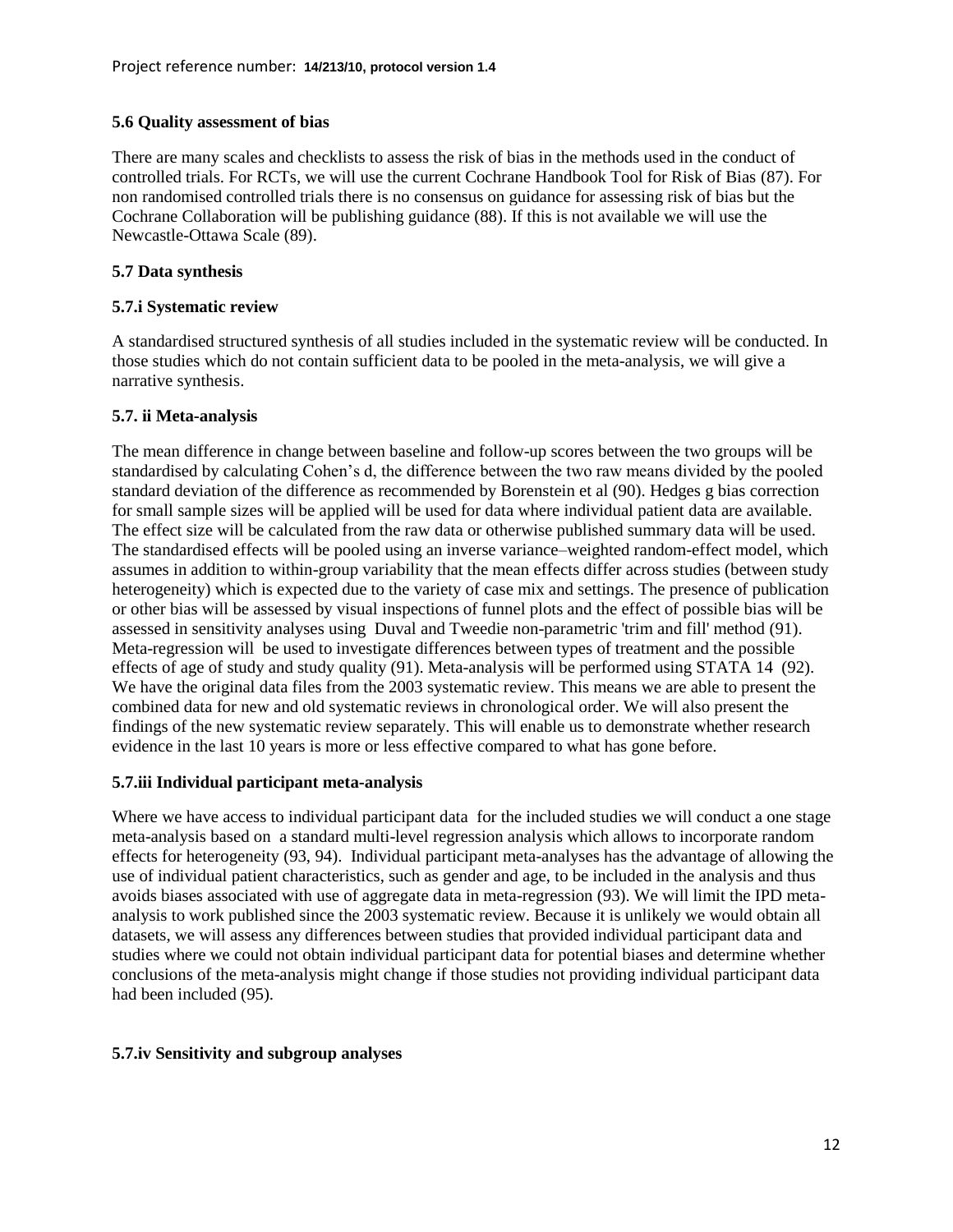We will conduct meta-regression to determine whether factors such as number of sessions attended, duration and type of therapy, socio-economic or cultural factors, and behaviour change techniques are independently associated with changes in self-management or glycaemic control.

#### **5.7.v Assessment of bias**

The presence of publication or other bias will be assessed by visual inspections of funnel plots [\(96\)](#page-25-0) and the effect of possible bias will be assessed in sensitivity analyses using Duval and Tweedie (2000) nonparametric 'trim and fill' method [\(89,](#page-24-13) [97\)](#page-25-1). Meta-regression will be used to investigate the possible effects of age of study and study quality, and compared with the data pooled for the earlier reviews [\(50,](#page-22-8) [51\)](#page-22-9).

### **5.7.vi Network meta-analysis**

Standard meta-analysis methods for clinical trials focus on comparisons of two interventions between treatment and healthy control or placebo group, or a new intervention versus standard practice. However, in some studies more than two interventions may have been used and they do not always have similar control groups. We therefore will extend the meta-analyses by performing indirect comparisons by applying network meta-analyses which allow the simultaneous analysis of clinical trials involving different treatments or control groups [\(98\)](#page-25-2). Unlike traditional meta-analysis, which summarise the results of trials that have evaluated the same treatment/placebo combination, network meta-analyses allows comparing results from two or more studies that have one treatment in common. Multivariate randomeffects meta-regressions, will be used to estimate consistency and inconsistency models which allow an assessment of the extent to which different sources of evidence are compatible [\(99\)](#page-25-3). Network metaanalysis will be done using the user-written STATA function mvmeta [\(100\)](#page-25-4).

#### **5.7.vii Modelling cost-effectiveness**

The University of Sheffield already has two well developed cost-effectiveness models, one for T1DM and one for T2DM, both of which have been used in previous NIHR / NCCHTA assessments of the costeffectiveness of a number of interventions. Both will be used in this project. We will specifically request access to anonymised individual data from each included study to include at a minimum but not exclusively, the following variables: type of diabetes; age of participant; baseline and follow-up HbA1c. Patient level simulation models can be data hungry but the Sheffield Type 1 and Type 2 Diabetes Models have been built to incorporate evidence flexibly. Where individual level data is available this will be utilised directly. Where aggregate level evidence is available e.g. from meta-analyses or single published studies then the model is built to incorporate probability distributions based on the published evidence. This includes central estimates and parameter uncertainty (to enable probabilistic sensitivity analysis) and where possible / necessary, the statistical modelling of patient level heterogeneity.

### **T1DM modelling**

The Sheffield Type I diabetes model (ST1DM) has been developed over the last 5 years primarily to examine the cost-effectiveness of structured education [\(101\)](#page-25-5). It has been used to examine the costeffectiveness of the Dose Adjustment for Normal Eating (DAFNE) intervention as part of an NIHR programme grant [\(102-104\)](#page-25-6).

The ST1DM model is an individual level simulation model, which simulates a number of individuals, say 10000, modelling each person's trajectory of risk factors, including HbA1c (the main driver of the probability of many of the clinical outcomes) , blood pressure, and lipids. The occurrence of events is modelled probabilistically with occurrence of hypoglycaemia and diabetic keto-acidosis included, as well as micro-vascular (neuropathy, nephropathy, retinopathy) and macro-vascular (MI and stroke) events modelled. Each type of event can have an effect on cost and health related quality of life measured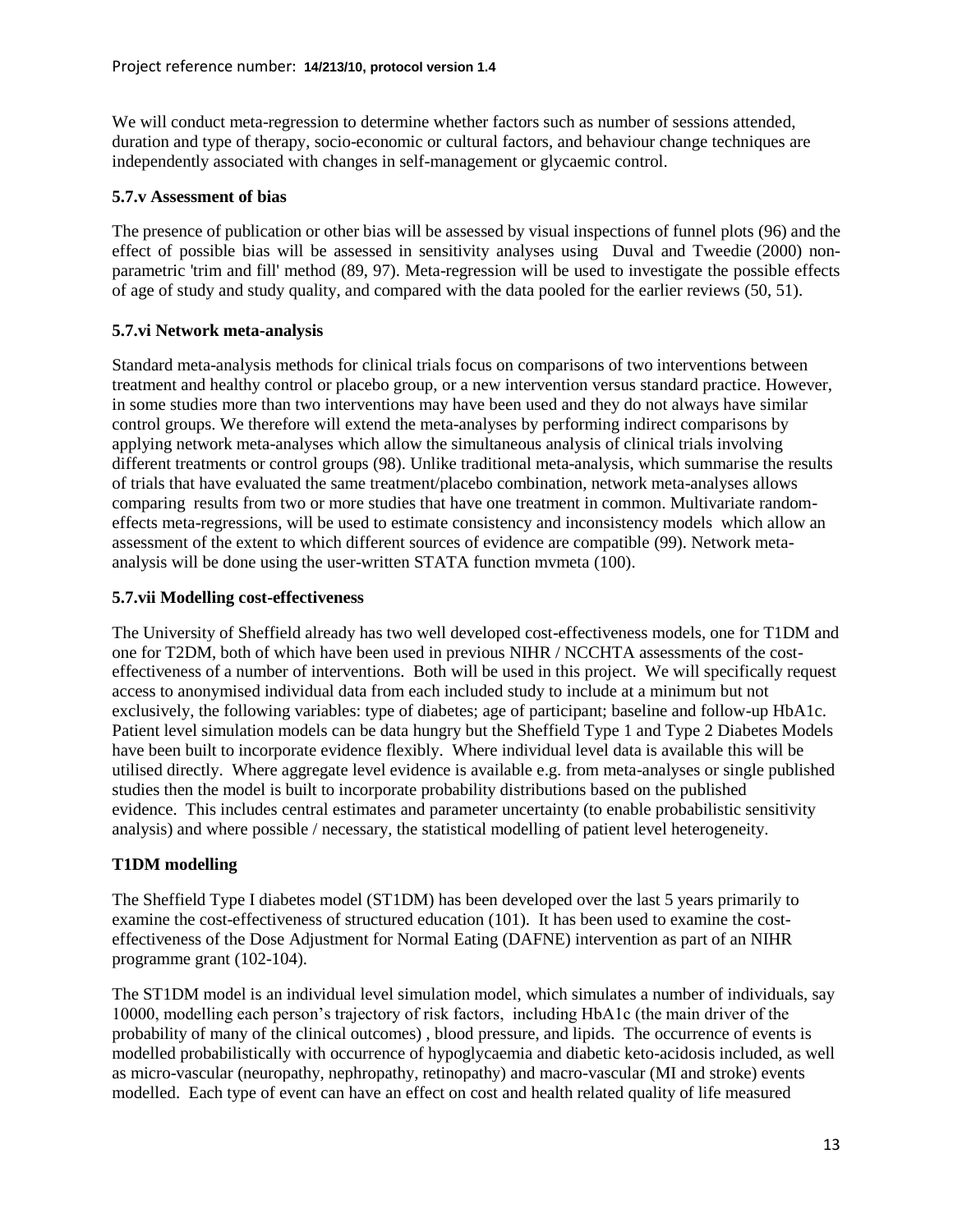primarily using EQ-5D derived utilities for T1DM patients using the DAFNE database. This model assesses the longer-term incremental cost per quality adjusted life year gained of each intervention versus usual care.

Because the main study evidence will cover effects on HbA1c, hypoglycaemia and diabetes ketoacidosis (DKA) rates in the short term e.g. 6 months or 12 months, it is important to examine assumptions regarding longer-term sustained effects of the psychological interventions on these clinical parameters. It is therefore helpful that the evidence review team will also be examining longer term observational study evidence because this will inform these parameters / assumptions in the cost-effectiveness modelling.

# **T2DM modelling**

The Sheffield Type 2 Diabetes Policy Model (ST2DM) has been developed over the last 12 years to examine the cost-effectiveness of treatments and screening and prevention strategies in T2DM. Interventions examined include drug treatments (including sequential strategies), education programmes (including the DESMOND course [\(105\)](#page-25-7)) and diabetes and pre-diabetes screening and treatment strategies work undertaken for the NICE public health programme [\(106\)](#page-25-8) and the NIHR HTA programme [\(107,](#page-25-9) [108\)](#page-25-10) .

The diabetes treatment model has a similar framework to that above for T1DM. It is also an individual level simulation model, with trajectories for HbA1c, blood pressure and lipids, and also models hypoglycaemia, DKAs, micro- and macro-vascular events, all using evidence on the occurrence of these events based on T2DM evidence. These are partly based on the UKPDS related studies [\(109-111\)](#page-25-11) but also extends this with additional international evidence where required. The ST2DM model can also produce estimates of long-term cost-effectiveness in terms of incremental cost per life year gained.

### **Short-term utilities**

Typically, there are two aspects to short term improvements in HRQoL. One is general improvements in health and the other is the utility values associated with diabetic complications.

The first of these aspects, HRQoL improvements due to improvements in health, will be considered for incorporation into the economic analyses, but there will be challenges in doing so given limited evidence and reporting. If an intervention reports health related quality of life (HRQoL) effects using a generic preference based measure that can be used to calculate a quality adjusted life year (QALY), then we will incorporate this evidence. If HRQoL is measured using a disease specific instrument which can be mapped to a generic preference based HRQoL measure, then we will incorporate this evidence. However, it is unlikely that such evidence will be available for all interventions. Where evidence is unavailable, we will consider undertaking an expert elicitation process to obtain expert judgement on the likely scale of HRQoL effects. If interventions are considered by clinical experts to be similar in structure to other interventions then, we will consider assuming the same scale of HRQoL improvement as is evidenced in other studies. If interventions are considered by the experts to be very different in structure then we will elicit expected HRQoL improvement relative to other similar interventions (including eliciting the expert's uncertainty in HRQoL effect.

The second aspect is short term (e.g. within one year) occurrence of complications / adverse events. The values currently used in the Sheffield Type 1 diabetes model are reported in Table 33 of Heller *et al*. [\(104\)](#page-25-12) and the values currently used in the Sheffield Type 2 diabetes model are reported in Table 23 of Gillet *et al [\(112\)](#page-26-0)*. Whether the values reported in Heller *et al*. and Gillet *et al*. need to be updated will be considered when the review of economic evaluation studies is conducted.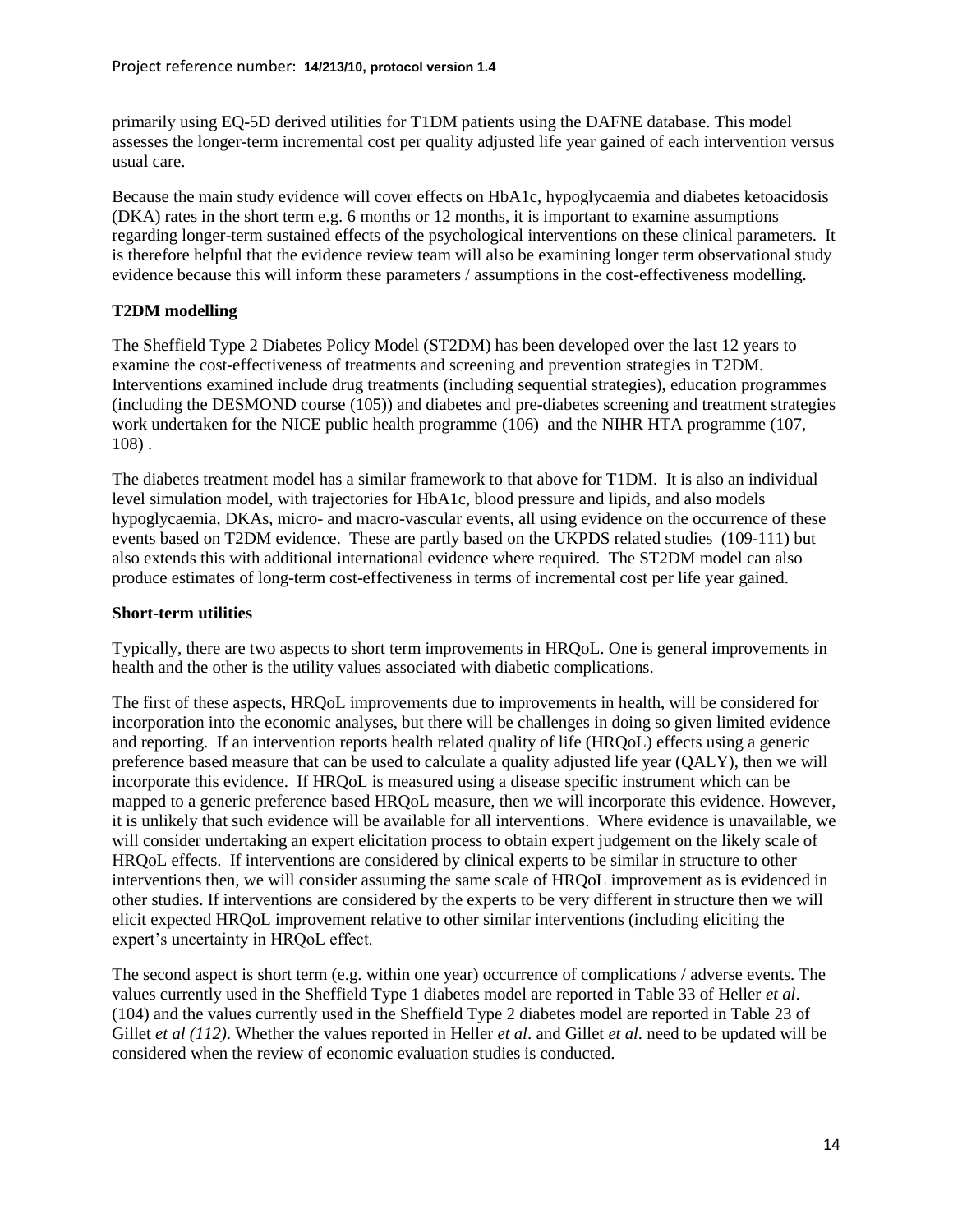### **Health Economic Decision Modelling Analysis Plan (HEDMAP)**

Before final analyses are conducted, we will undertake a further review of both models and the assumptions used within them regarding trajectories, probabilities of event, unit costs of events, utilities etc. Although both models have been developed for some time and used for health technology assessments on several occasions, they have not been used at the same time within the same project before, and it will be useful to align and update assumptions on key model parameters. We plan to focus our review of the cost-effectiveness studies literature around: 1. costs of interventions, specifically psychological interventions; 2. costs of diabetes complications; 3. utility values for health states; and 4. disease progression models and risk equations

The analysis will then develop base case estimates of cost-effectiveness of each psychological intervention versus usual care. The perspective will be the UK NHS setting. Long-term costs and benefits will be discounted as per the NICE reference case. We will account for parameter uncertainty using probabilistic sensitivity analysis. We will also use the new Sheffield Accelerated Value of Information (SAVI) approach to estimate overall EVPI and expected value of perfect parameter information (EVPPI) which will enable an understanding of how uncertain we are about costeffectiveness and help to inform priorities for any further research that would be useful to reduce uncertainty in specific parameters of the model e.g. are further short-term efficacy trials needed, or more long-term follow up, or more data on the costs or utilities to reduce decision uncertainty? Scenario analyses will also be undertaken, especially with regard to intervention costs in order to answer the question, what level of investment can be made (per person) in terms of psychological intervention in order for them to be considered cost-effective?

The resulting analyses will be published as part of the proposed HTA monograph and as a peer-reviewed journal article.

### **5.7.viii Confidence in synthesized evidence**

Grading of Recommendations Assessment, Development and Evaluation (GRADE) will be used to determine the quality of the evidence of the outcomes under investigation and subsequent translational strength of recommendations for clinical practice [\(113\)](#page-26-1).

### **6. DISSEMINATION AND PROJECTED OUTPUTS**

#### **6.1 Dissemination**

To ensure that potential practice recommendations from the systematic review are adopted we would provide an executive summary in the form of prioritised evidence based interventions that have some evidence for effectiveness and which have the potential to be implemented. We would share the summary with local and national stakeholders who will have contact with diabetes health professionals. The findings will also be disseminated via the following:

6.1.i South London Health Innovation Network (HIN), is part of the Academic Health Sciences Network (AHSN). The South London HIN diabetes clinical programme has 3 main areas of focus: a) supporting better self-management; b) enabling systems for better integration of care; and c) adopting new technologies. Therefore this evidence synthesis fits within the HIN's remit and will allow for dissemination to local commissioners, clinicians and academics working within diabetes.

6.1.ii Diabetes and Obesity 'Action for Diabetes' NHS England. This research will be disseminated via regional diabetes strategic network. This strategic partnership will provide wider dissemination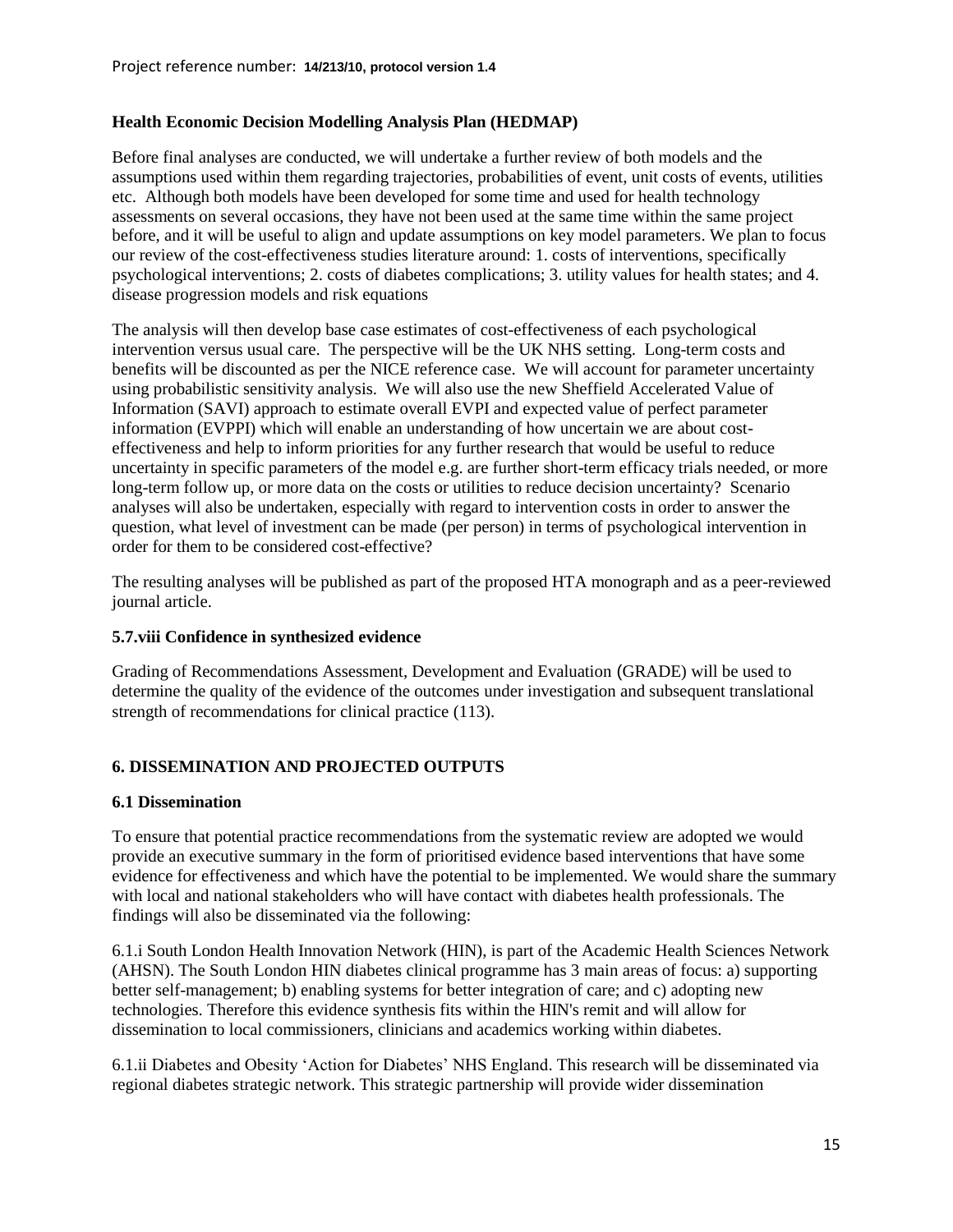opportunities and ensure that research outputs of clinical importance can be used to develop clinical pathways and interventions to support self-management for people with diabetes for the whole of London.

6.1.iii Social media. The aim is to publicise the results of the project via social media and networks such as the Diabetes Online Community (DOC).

6.1.iv Peer-reviewed journals. This research proposal would generate 3 stand-alone reports (protocol paper, efficacy paper, cost-effectiveness paper) that will be submitted as research articles to peerreviewed health journals.

6.1.v National and international conferences such as Diabetes UK and Association of British Clinical Diabetologists. This work will be presented to fellow academics and clinicians at diabetes and public health meetings.

6.1.vi Local and national clinical networks. This work will be disseminated locally via the London Strategic network, regional diabetes psychology network and nationally via the British Psychological Society, Royal College of Psychiatrists, Royal College of General Practitioners, diabetes and practice nurse forums and the Association of British Clinical Diabetologists.

### **6.2 Projected outputs**

### 6.2.i NICE Guidance

We would anticipate the systematic review would add to the evidence base for structured education programmes and provide evidence to support the wider introduction of psychological/motivational interventions for people with diabetes to improve their self-management.

### 6.2.ii HIN toolkits

The systematic review would add to the evidence base of the HIN's diabetes project areas regarding structured education and their insulin themed project.

6.2.iii London Strategic Health Network. Dissemination via this network would ensure that the systematic review would be used to develop clinical pathways and interventions to support self-management for people with diabetes for the whole of London.

6.2.iv Diabetes UK. This systematic review may be used to campaign for improved access to nonpharmacological approaches to diabetes self-management.

6.2.v HTA report: A full report with the executive summary will be sent to all NHS authorities

6.2.vi Post publication: generate new hypotheses and develop and evaluate new health technologies in light of findings.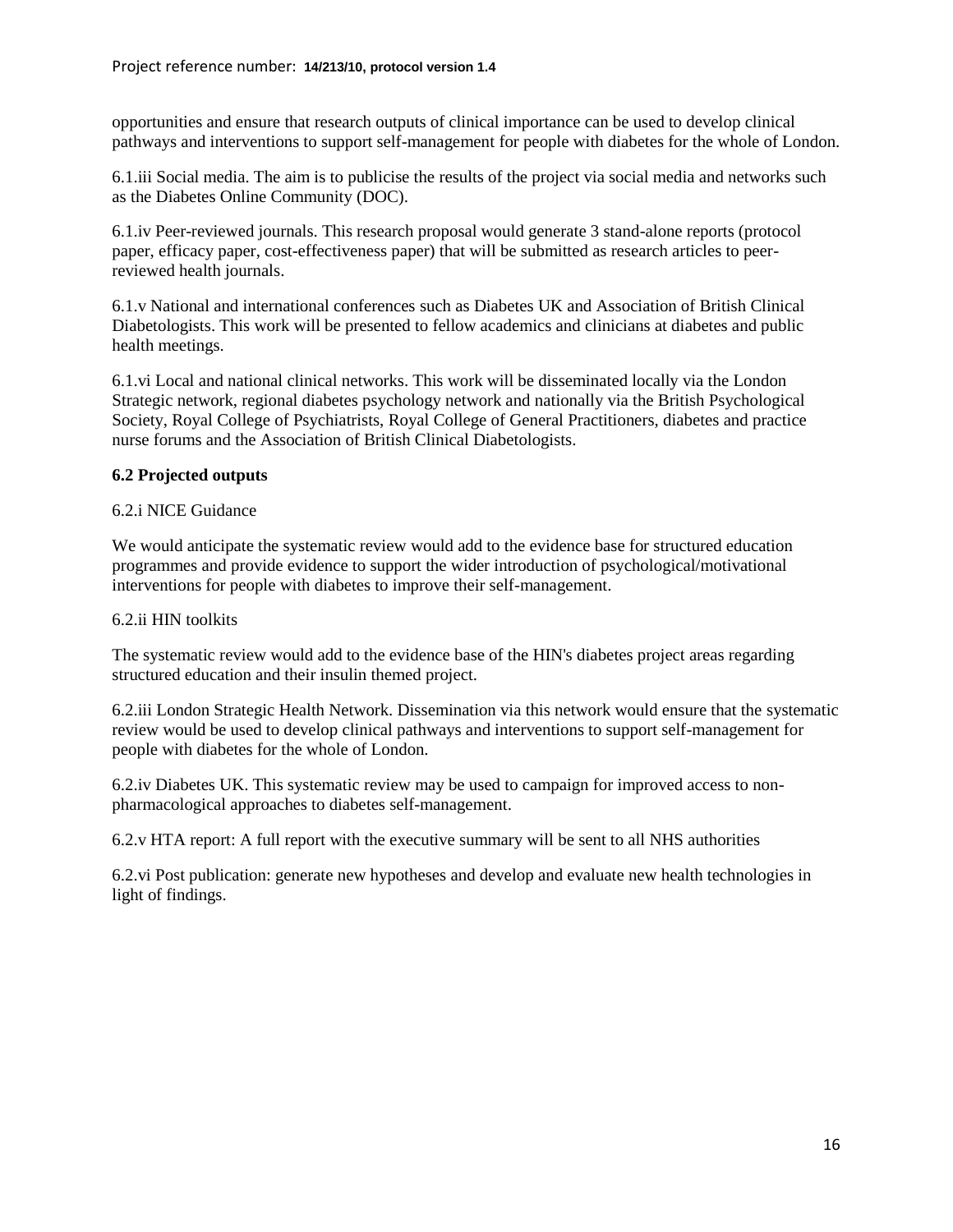| <b>Activity</b>        | $-1$ | $\mathbf{1}$ | $\overline{2}$ | 3 | $\overline{\mathbf{4}}$ | 5 | 6 | 7 | 8 | 9 | 10 | 11 | 12 | 13 | 14 | 15 | <b>16</b> | 17 | 18 |
|------------------------|------|--------------|----------------|---|-------------------------|---|---|---|---|---|----|----|----|----|----|----|-----------|----|----|
| <b>Recruit RA</b>      |      |              |                |   |                         |   |   |   |   |   |    |    |    |    |    |    |           |    |    |
| <b>Train RA</b>        |      |              |                |   |                         |   |   |   |   |   |    |    |    |    |    |    |           |    |    |
| <b>Scoping review</b>  |      |              |                |   |                         |   |   |   |   |   |    |    |    |    |    |    |           |    |    |
| <b>Generate search</b> |      |              |                |   |                         |   |   |   |   |   |    |    |    |    |    |    |           |    |    |
| strategy               |      |              |                |   |                         |   |   |   |   |   |    |    |    |    |    |    |           |    |    |
| <b>Protocol</b>        |      |              |                |   |                         |   |   |   |   |   |    |    |    |    |    |    |           |    |    |
| development and        |      |              |                |   |                         |   |   |   |   |   |    |    |    |    |    |    |           |    |    |
| registry with          |      |              |                |   |                         |   |   |   |   |   |    |    |    |    |    |    |           |    |    |
| <b>PROSPERO</b>        |      |              |                |   |                         |   |   |   |   |   |    |    |    |    |    |    |           |    |    |
| Database search        |      |              |                |   |                         |   |   |   |   |   |    |    |    |    |    |    |           |    |    |
| refine search          |      |              |                |   |                         |   |   |   |   |   |    |    |    |    |    |    |           |    |    |
| strategy               |      |              |                |   |                         |   |   |   |   |   |    |    |    |    |    |    |           |    |    |
|                        |      |              |                |   |                         |   |   |   |   |   |    |    |    |    |    |    |           |    |    |
| <b>Economic</b>        |      |              |                |   |                         |   |   |   |   |   |    |    |    |    |    |    |           |    |    |
| strategy               |      |              |                |   |                         |   |   |   |   |   |    |    |    |    |    |    |           |    |    |
| <b>Title review</b>    |      |              |                |   |                         |   |   |   |   |   |    |    |    |    |    |    |           |    |    |
| <b>Abstract review</b> |      |              |                |   |                         |   |   |   |   |   |    |    |    |    |    |    |           |    |    |
| full text retrieval    |      |              |                |   |                         |   |   |   |   |   |    |    |    |    |    |    |           |    |    |
| Data extraction        |      |              |                |   |                         |   |   |   |   |   |    |    |    |    |    |    |           |    |    |
| <b>Contact authors</b> |      |              |                |   |                         |   |   |   |   |   |    |    |    |    |    |    |           |    |    |
| for data and grey      |      |              |                |   |                         |   |   |   |   |   |    |    |    |    |    |    |           |    |    |
| literature             |      |              |                |   |                         |   |   |   |   |   |    |    |    |    |    |    |           |    |    |
| Quality                |      |              |                |   |                         |   |   |   |   |   |    |    |    |    |    |    |           |    |    |
| assessment of          |      |              |                |   |                         |   |   |   |   |   |    |    |    |    |    |    |           |    |    |
| included studies       |      |              |                |   |                         |   |   |   |   |   |    |    |    |    |    |    |           |    |    |
| <b>Narrative</b>       |      |              |                |   |                         |   |   |   |   |   |    |    |    |    |    |    |           |    |    |
| synthesis              |      |              |                |   |                         |   |   |   |   |   |    |    |    |    |    |    |           |    |    |
| Meta-analysis          |      |              |                |   |                         |   |   |   |   |   |    |    |    |    |    |    |           |    |    |
| Cost-                  |      |              |                |   |                         |   |   |   |   |   |    |    |    |    |    |    |           |    |    |
| effectiveness          |      |              |                |   |                         |   |   |   |   |   |    |    |    |    |    |    |           |    |    |
| analysis               |      |              |                |   |                         |   |   |   |   |   |    |    |    |    |    |    |           |    |    |
| <b>Report writing</b>  |      |              |                |   |                         |   |   |   |   |   |    |    |    |    |    |    |           |    |    |
| <b>Dissemination</b>   |      |              |                |   |                         |   |   |   |   |   |    |    |    |    |    |    |           |    |    |

### **7. PLAN OF INVESTIGATION AND TIMETABLE**

#### **8. PROJECT MANAGEMENT**

The PI will coordinate activity in order to deliver the project milestones. The administrator will assist the PI in the recruitment of the research assistant (RA) and will be responsible for arranging meetings and recording all correspondence from these and project teleconferences. The PI will be responsible for training and supervision of the RA. In the initial 3 months of the project the project team will have frequent teleconferences, weekly to begin with, to discuss the proposed protocol and at an early stage hold the first face-to-face meeting. Once the protocol is agreed the PI and RA will report progress every 2 weeks by email to the rest of the team. Following the trial of search strategy and once the scoping review is complete and the main database searches have been run the RA and PI will independently review the abstracts for inclusion and if abstracts cannot be excluded full texts will be retrieved and read in full to determine whether the studies meet inclusion criteria. Disagreement will be resolved by KI who will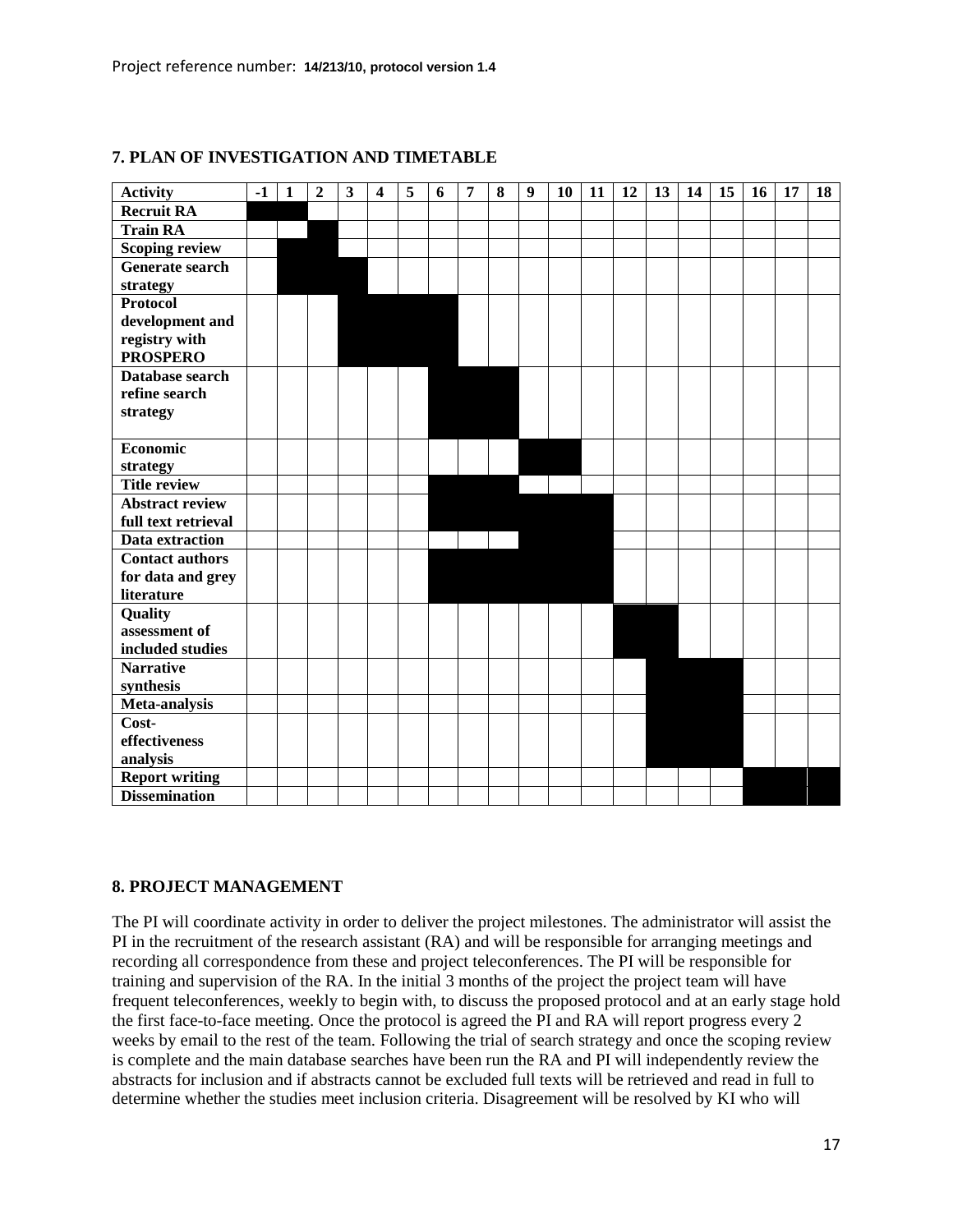independently review the studies. Following this the health economics strategy for determining costeffectiveness will be planned and a further meeting arranged. The third face-to-face meeting will take place at the data synthesis stage to discuss the strategy for reporting the results and the meta-analysis, and more frequent teleconferences and tasks distributed to ensure timely report writing.

# **9. PATIENT PUBLIC INVOLVEMENT (PPI)**

- a. Proposed PPI, local and national membership
- i. We will establish a local membership team which will consist of one adult member with Type 2 diabetes, one adult member with Type 1 diabetes, and one young person with diabetes and/or a parent/carer who will be recruited via our diabetes service at King's Health Partners. Local members will be invited to participate in project meetings throughout the course of the study.
- ii. We will also seek national representation via the NHS England diabetes Clinical Reference Groups who will forward our invitations for membership. We will ask for comments on key documents via email, such as the research questions and data extraction sheets (see section b., below). We will hold 2 focus groups, one in the north of England (Sheffield), and one in the south (London). These will be purposively sampled groups of 6-10 people with diabetes. The aim of the focus groups will be to determine patient views on the research to date/review findings and how the findings should be disseminated and translated (see section b. below).

### j. PPI components

i. Face validity of methods used.

-We will seek PPI on the research questions being asked in terms of the relevance to patients and public and whether there are any additional questions which need to be addressed at protocol development. This process would start in June 2015 at our next local CRN diabetes PPI meeting and nationally via email at the same time in partnership with NHS England.

-We will seek national and local PPI on the data extraction tool to be used to ensure that all data of interest to patients and the public is being collected.

-We will seek the distinction from a patient's perspective of a psychological treatment versus an educational treatment.

ii. Interpretation, dissemination and translation.

We will establish via the focus groups PPI on the preliminary results from the systematic review. For example: 1.do these findings convince patients with diabetes and their carers whether psychological interventions are of benefit and if so, what for; 2. how the results of this study should be shared, such as via social media; 3. whether they would like to recommend that psychological therapies should be available in routine clinical care; and 4. their preference in terms of the therapeutic style/components used, their opinion of the training of the therapists delivering the intervention, their opinion on the duration and intensity of the therapy, and the mode of delivery such as group, individual, or family.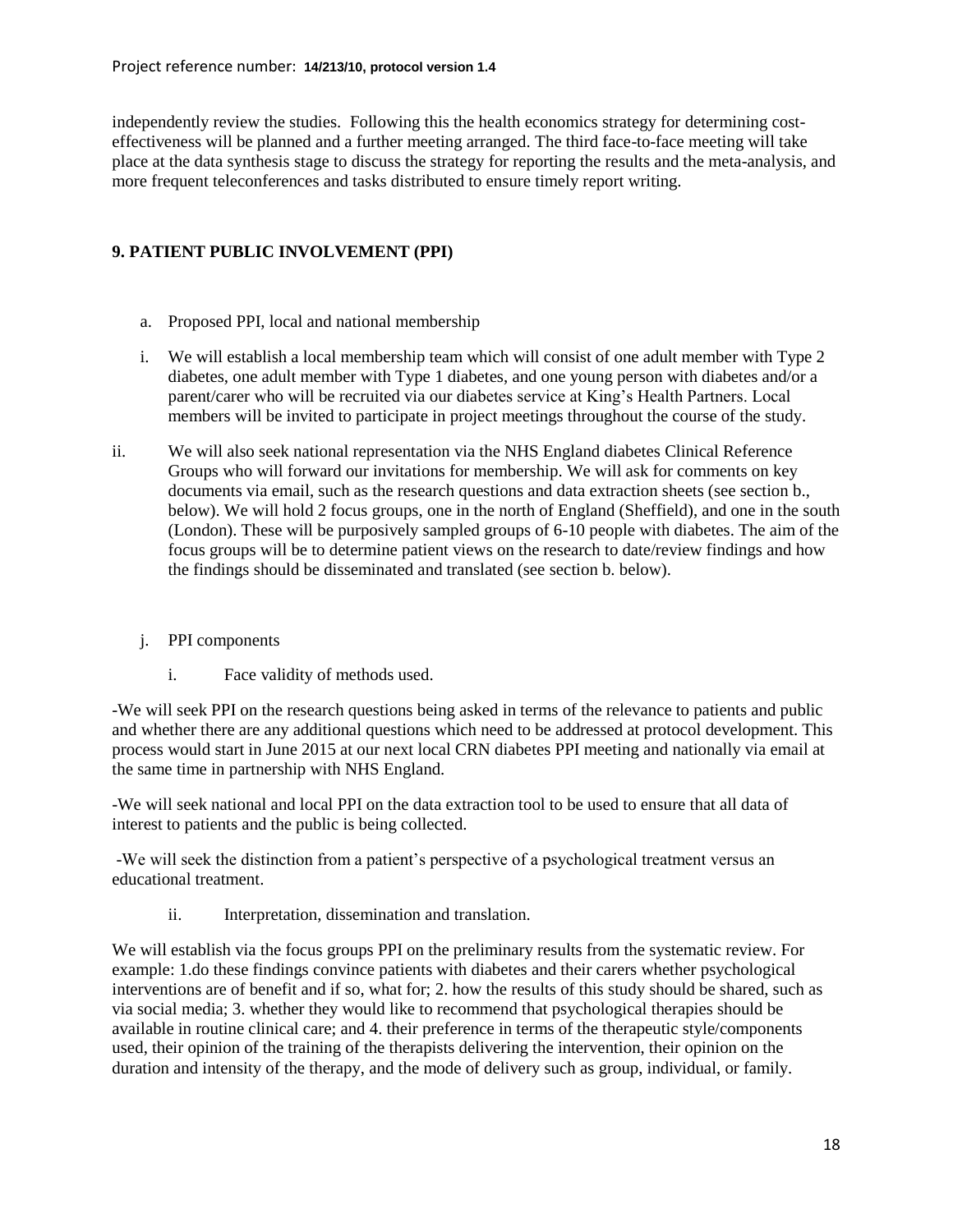#### **10. EXPERTISE**

Kirsty Winkley has conducted 7 systematic reviews (6 published) and as the PI will lead, coordinate and take responsibility for the conduct of this project to within the agreed time-frame. She will develop the protocol for the systematic review and supervise the RA to determine search strategy and play a key role in identifying and selecting the studies for inclusion in the systematic review.

Khalida Ismail is a senior clinical academic in diabetes psychiatry, epidemiology and clinical trials who has a national and international track record in developing and evaluating all types of psychological interventions to support self-diabetes management (CBT, motivational interviewing, psycho-analytical, family, e-health, self help, text messaging) for both T1DM and T2DM across the lifespan, and translating research (including NIHR funded) into award winning services (BMJ Diabetes Team 2014). She will provide advice on the psychological models and support networking, review methodology, resolving differences in eligibility and descriptions of studies.

Simon Heller is an experienced clinician, diabetes specialist and clinical investigator with particular expertise in studying the development of complex educational interventions to improve diabetes self management. He led the DAFNE RCT which demonstrated improved glycemic control and improved quality of life up to a year. He has extensive experience of translating research findings such as DAFNE leading the recommendation that all individuals with diabetes should have access to structured education programmes and it was acknowledged by NICE. He was lead investigator for an NIHR programme grant exploring different aspects of self-management in relation to the DAFNE course. He has led the development of courses for adolescents (KICK-OFF and WICKED) in collaborative projects with Sheffield Children's Hospital and the Dept of Psychology, University of Sheffield and was a coinvestigator for the DESMOND trial which developed and trailed interventions for newly diagnosed adults with type 2 diabetes.

Alan Brennan is an experienced diabetes health economist and has been involved in modelling the costeffectiveness of interventions for T1DM and T2DM for many years. He will supervise collection of the economic data and will be responsible for conducting the economic analysis including the modelling. He will lead on the summary of the health economic outputs.

Daniel Stahl is a Senior Lecturer in Biostatistics in the Department of Biostatistics of the IoPPN and affiliated with the KCL Clinical Trials Unit. He is a trial statistician in three NIHR funded RCTs, including two programme grants in which Dr Winkley is also involved. He is experienced in the metaanalyses of studies in mental health. He will supervise the data extraction and meta-analyses and will perform the network meta-analyses.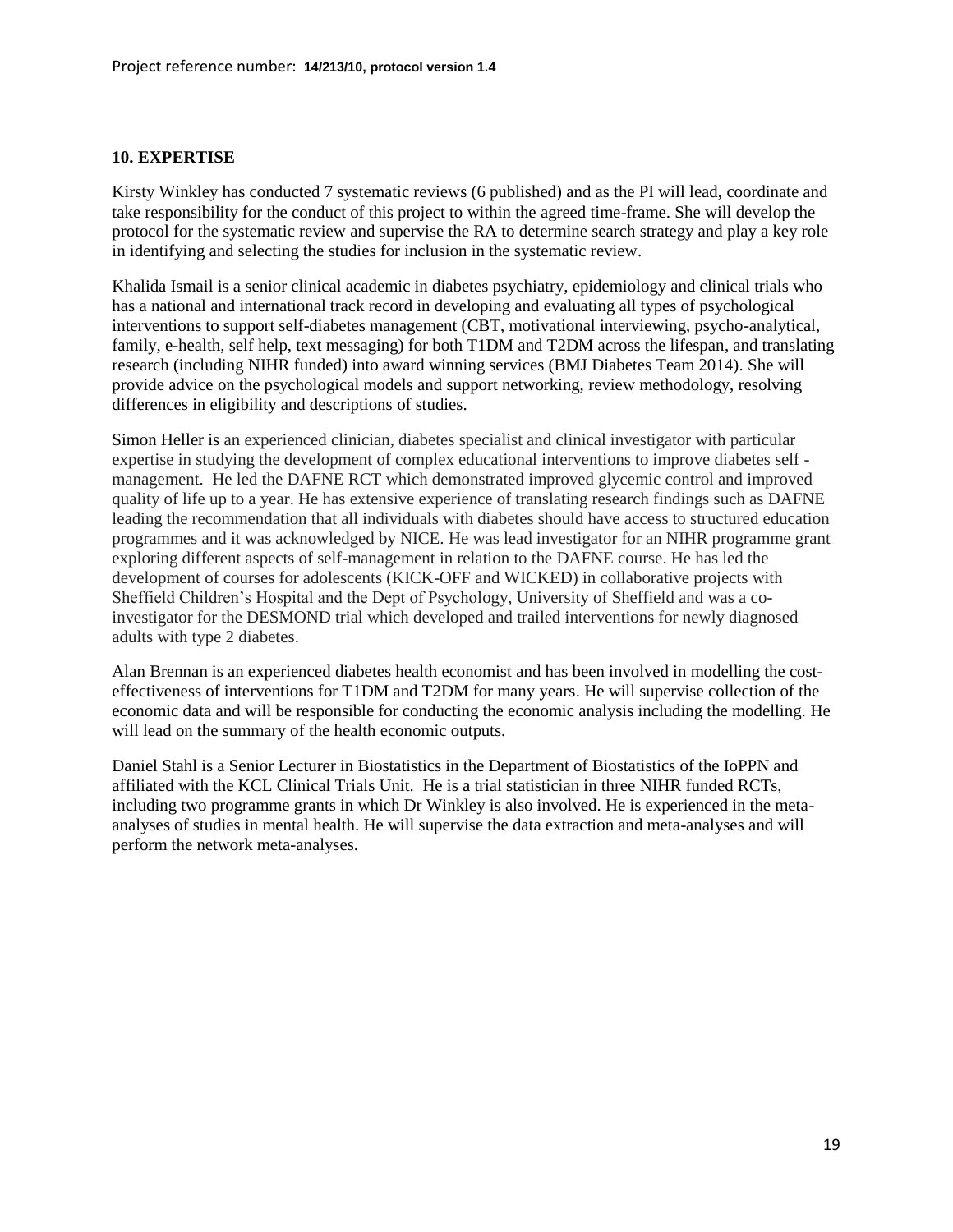

Fatigue, dizziness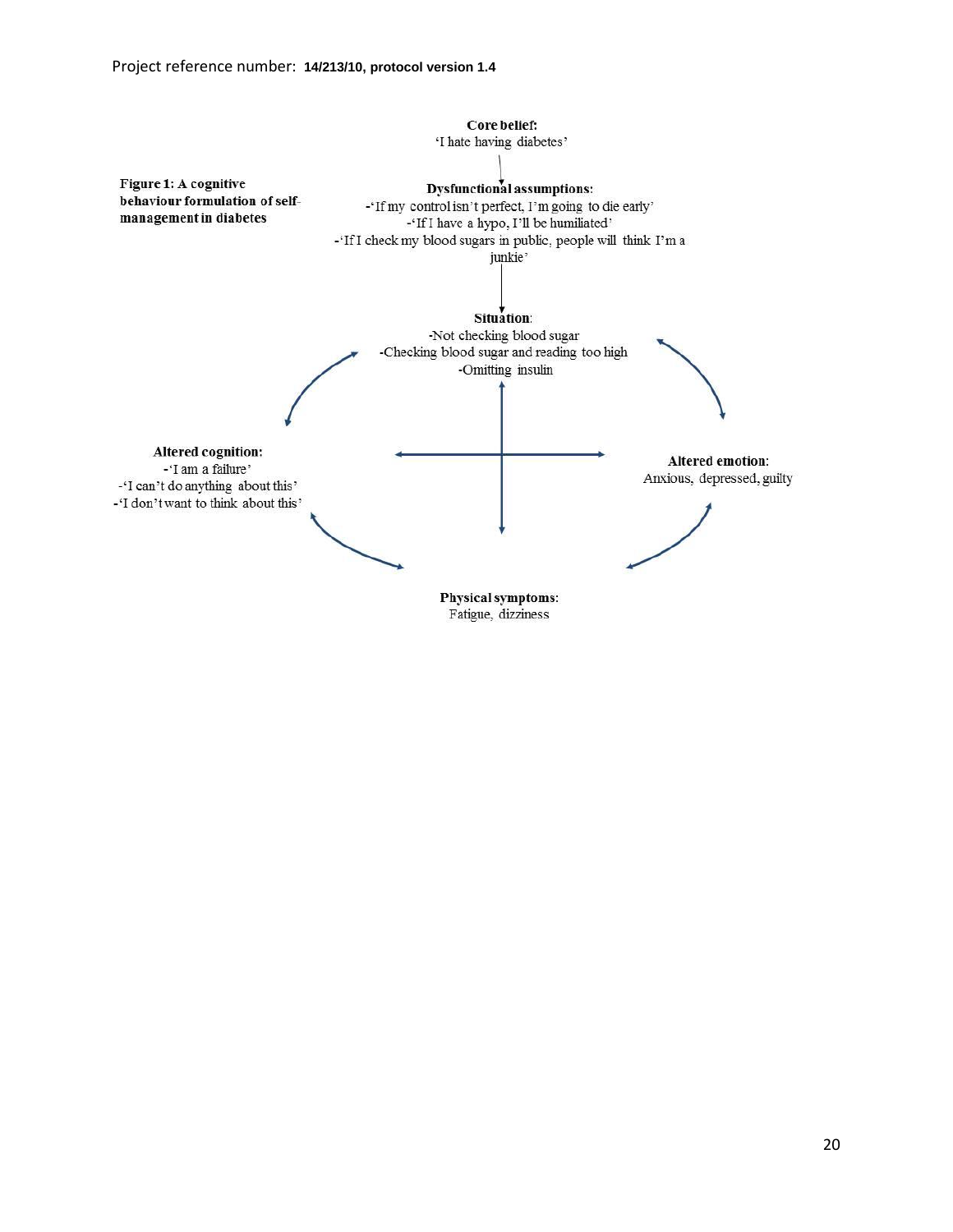<span id="page-20-0"></span>1. Turner RC, Cull CA, Frighi V, R.R. H, U.P.D.S G. Glycemic control with diet, sulfonylurea, metformin, or insulin in patients with type 2 diabetes mellitus: progressive requirement for multiple therapies (UKPDS 49). Jama. 1999;281(21):2005-12.

<span id="page-20-1"></span>2. NICE. Type 2 Diabetes - newer agents (partial update of CG66) (CG87) 2009. Available from: [http://www.nice.org.uk/cg87.](http://www.nice.org.uk/cg87)

<span id="page-20-2"></span>3. NICE. Type 1 diabetes: management of type 1 diabetes in adults in primary and secondary care. London: NICE, 2004.

<span id="page-20-3"></span>4. DAFNE. Training in flexible, intensive insulin management to enable dietary freedom i people with type 1 diabetes: dose adjustment for normal eating (DAFNE) randomised controlled trial. BMJ. 2002;325:1-6.

<span id="page-20-4"></span>5. Everett J, Jenkins E, Kerr D, Cavan DA. Implementation of an effective outpatient intensive education programme for patients with type 1 diabetes. Practical Diabetes International. 2003;20(2):51- 5.

<span id="page-20-5"></span>6. Davies MJ, Heller S, Skinner TC, Campbell MJ, Carey ME, Cradock S, et al. Effectiveness of the diabetes education and self management for ongoing and newly diagnosed (DESMOND) programme for people with newly diagnosed type 2 diabetes: cluster randomised controlled trial. BMJ. 2008 2008-02-28 23:01:30;336(7642):491-5.

<span id="page-20-6"></span>7. Deakin TA, Cade JE, Williams R, Greenwood DC. Structured patient education: the Diabetes X-PERT Programme makes a difference. Diabetic Medicine. 2006;23(9):944-54.

<span id="page-20-7"></span>8. Hopkins D, Lawrence I, Mansell P, Thompson G, Amiel S, Campbell M, et al. Improved biomedical and psychological outcomes 1 year after structured education in flexible insulin therapy for people with type 1 diabetes the UK DAFNE experience. Diabetes Care. 2012;35(8):1638-42.

<span id="page-20-8"></span>9. Khunti K, Gray LJ, Skinner T, Carey ME, Realf K, Dallosso H, et al. Effectiveness of a diabetes education and self management programme (DESMOND) for people with newly diagnosed type 2 diabetes mellitus: three year follow-up of a cluster randomised controlled trial in primary care. BMJ. 2012 2012-04-26 23:32:23;344.

<span id="page-20-9"></span>10. HSCIC. Health and Social Care Information Centre. National Diabetes Audit 2010-2011. Report into the data quality of Diabetes Structured Education. 2012 [28th February 2014]. Available from: [http://www.hqip.org.uk/assests/NCAPOP-Library/NCAPOP-2012-13/Diabetes-Audit-Report-10-11-](http://www.hqip.org.uk/assests/NCAPOP-Library/NCAPOP-2012-13/Diabetes-Audit-Report-10-11-StructuredEducation-pub-2012.pdf) [StructuredEducation-pub-2012.pdf.](http://www.hqip.org.uk/assests/NCAPOP-Library/NCAPOP-2012-13/Diabetes-Audit-Report-10-11-StructuredEducation-pub-2012.pdf)

<span id="page-20-10"></span>11. HSCIC. National Diabetes Audit 2012-2013 2014 [12.01.2015]. Available from: [http://www.hscic.gov.uk/catalogue/PUB14970/nati-diab-audi-12-13-care-proc-rep.pdf.](http://www.hscic.gov.uk/catalogue/PUB14970/nati-diab-audi-12-13-care-proc-rep.pdf)

<span id="page-20-11"></span>12. Anderson RJ, Freedland KE, Clouse RE, Lustman PJ. The prevalence of co-morbid depression in adults with diabetes. Diabetes Care. 2001;6:1069-78.

13. Barnard K, Skinner T, Peveler R. The prevalence of co-morbid depression in adults with type 1 diabetes: systematic literature review. Diabetic Medicine. 2006;23:445-8.

14. Ali S, Stone M, Peters J, Davies M, Khunti K. The prevalence of co-morbid depression in adults with type 2 diabetes: a systematic review and meta-analysis. Diabetic Medicine. 2006;23:1165-73.

<span id="page-20-12"></span>15. Lin EHB, Katon W, Von Korff M, Rutter C, Simon GE, Oliver M, et al. Relationship of Depression and Diabetes Self-Care, Medication Adherence, and Preventive Care. Diabetes Care. 2004 September 1, 2004;27(9):2154-60.

<span id="page-20-13"></span>16. Fisher L, Mullan JT, Arean P, Glasgow RE, Hessler D, Masharani U. Diabetes Distress but Not Clinical Depression or Depressive Symptoms Is Associated With Glycemic Control in Both Cross-Sectional and Longitudinal Analyses. Diabetes Care. 2010 January 1, 2010;33(1):23-8.

<span id="page-20-14"></span>17. Lustman PJ, Anderson RJ, Freedland KE, De Groot M, Carney RM, Clouse RE. Depression and poor glycemic control. A meta-analytic review of the literature. Diabetes Care. 2000;23:934-42.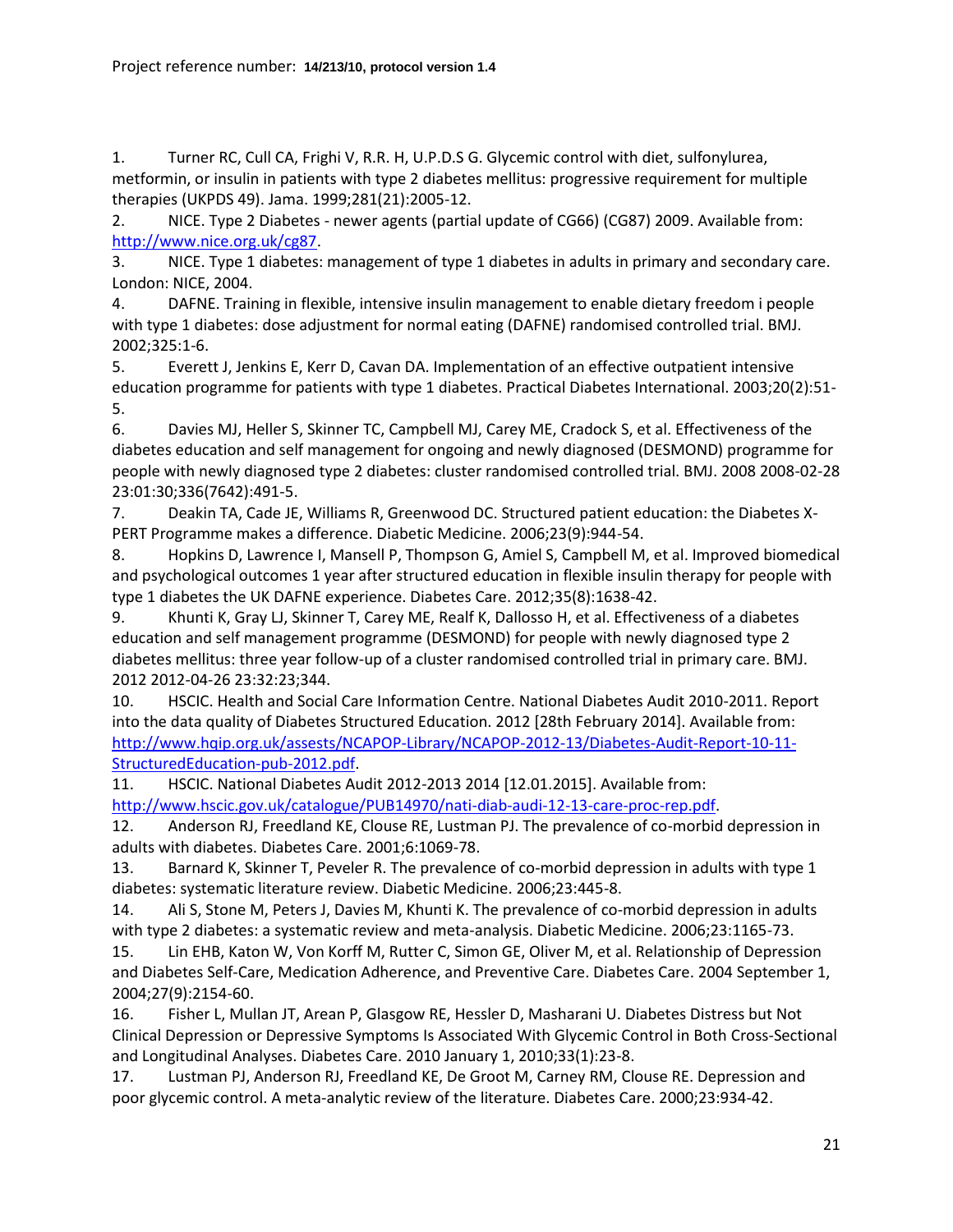<span id="page-21-0"></span>18. DeGroot M, Anderson RM, Freedland KE, Clouse RE, Lustman PJ. Association of depression and diabetes complications: a meta-analysis. Psychosomatic Medicine. 2001; 63:619-30.

<span id="page-21-1"></span>19. Park M, Katon WJ, Wolf FM. Depression and risk of mortality in individuals with diabetes: a meta-analysis and systematic review. General Hospital Psychiatry. 2013;35(3):217-25.

<span id="page-21-2"></span>20. Ismail K, Winkley K, Stahl D, Chalder T, Edmonds M. A cohort study of people with diabetes and their first foot ulcer: the role of depression on mortality. Diabetes Care. 2007;30:1473-9.

<span id="page-21-3"></span>21. Rodin GM, Daneman D, Johnson LE, Kenshole A, Garfinkel P. Anorexia nervosa and bulimia in female adolescents with insulin dependent diabetes mellitus: A systematic study. Journal of Psychiatric Research. 1985;19(2):381-4.

<span id="page-21-4"></span>22. Goebel-Fabbri AE, Fikkan J, Franko DL, Pearson K, Anderson BJ, Weinger K. Insulin restriction and associated morbidity and mortality in women with type 1 diabetes. Diabetes Care. 2008;31(3):415-9.

<span id="page-21-5"></span>23. Fisher L, Glasgow RE, Mullan JT, Skaff MM, Polonsky WH. Development of a Brief Diabetes Distress Screening Instrument. The Annals of Family Medicine. 2008 May 1, 2008;6(3):246-52.

<span id="page-21-6"></span>24. Greenhalgh T, Helman C, Chowdhury AMm. Health beliefs and folk models of diabetes in British Bangladeshis: a qualitative study. BMJ. 1998 1998-03-28 00:00:00;316(7136):978-83.

<span id="page-21-7"></span>25. Winkley K, Evwierhoma C, Amiel SA, Lempp HK, Ismail K, Forbes A. Patient explanations for nonattendance at structured diabetes education sessions for newly diagnosed Type 2 diabetes: a qualitative study. Diabetic Medicine. 2014:n/a-n/a.

<span id="page-21-8"></span>26. Hool N. BABCP Core Curriculum Reference Document. 2010 [10.01.2015]. Available from: https:/[/www.babcp.com/files/About/BABCP-Core-Curriculum-V2-190913.pdf.](http://www.babcp.com/files/About/BABCP-Core-Curriculum-V2-190913.pdf)

<span id="page-21-18"></span>27. RCPSYCH. Royal College of Psychiatrists - Psychotherapies 2014 [10.01.2015]. Available from: [http://www.rcpsych.ac.uk/healthadvice/treatmentswellbeing/psychotherapies.aspx.](http://www.rcpsych.ac.uk/healthadvice/treatmentswellbeing/psychotherapies.aspx)

28. Abraham C, Michie S. A taxonomy of behavior change techniques used in interventions. Health Psychology. 2008;27:379 - 87. PubMed PMID: doi:10.1037/0278-6133.27.3.379.

<span id="page-21-9"></span>29. Candy J, Balfour F, Cawley R, Hildebrand H, Malan D, Marks I, et al. A feasibility study for a controlled trial of formal psychotherapy. Psychological medicine. 1972;2(04):345-62.

30. Moran G, Fonagy P, Kurtz A, Bolton A, Brook C. A controlled study of the psychoanalytic treatment of brittle diabetes. Journal of the American Academy of Child & Adolescent Psychiatry. 1991;30(6):926-35.

31. Ciechanowski PS, Hirsch IB, Katon WJ. Interpersonal predictors of HbA1c in patients with type 1 diabetes. Diabetes Care. 2002;25(4):731-6.

<span id="page-21-10"></span>32. Churchill R, Hunot V, Corney R, Knapp M, McGuire H, Tylee A, et al. A systematic review of controlled trials of the effectiveness and cost-effectiveness of brief psychological treatments for depression. Health Technology Assessment. 2002;5(35):1-173.

<span id="page-21-11"></span>33. Gregg JA, Callaghan GM, Hayes SC, Glenn-Lawson JL. Improving diabetes self-management through acceptance, mindfulness, and values: a randomized controlled trial. Journal of consulting and clinical psychology. 2007;75(2):336.

<span id="page-21-12"></span>34. Rogers C. On Becoming a Person: A Therapist's View of Psychotherapy. London: Constable; 1961.

<span id="page-21-13"></span>35. Burke B, Arkowitz H, Mencola M. The efficacy of motivational interviewing: A meta-analysis of controlled clinical trials. Journal of Consulting and Clinical Psychology 2003;71:843-61.

<span id="page-21-14"></span>36. Miller W, Rollnick S. Motivational interviewing: preparing people to change addictive behaviour. ed. 2nd ed. New York: Guildford Press; 2002.

<span id="page-21-15"></span>37. Miller W, Rollnick S. Motivational interviewing: helping people change. 3rd ed. New York: Guilford Press; 2013.

<span id="page-21-16"></span>38. Rubak S, Sandbæk A, Lauritzen T, Christensen B. Motivational interviewing: a systematic review and meta-analysis. British Journal of General Practice. 2005;55:305-12.

<span id="page-21-17"></span>39. Klerman GL, Weissman MM. New applications of interpersonal psychotherapy: American Psychiatric Pub; 1993.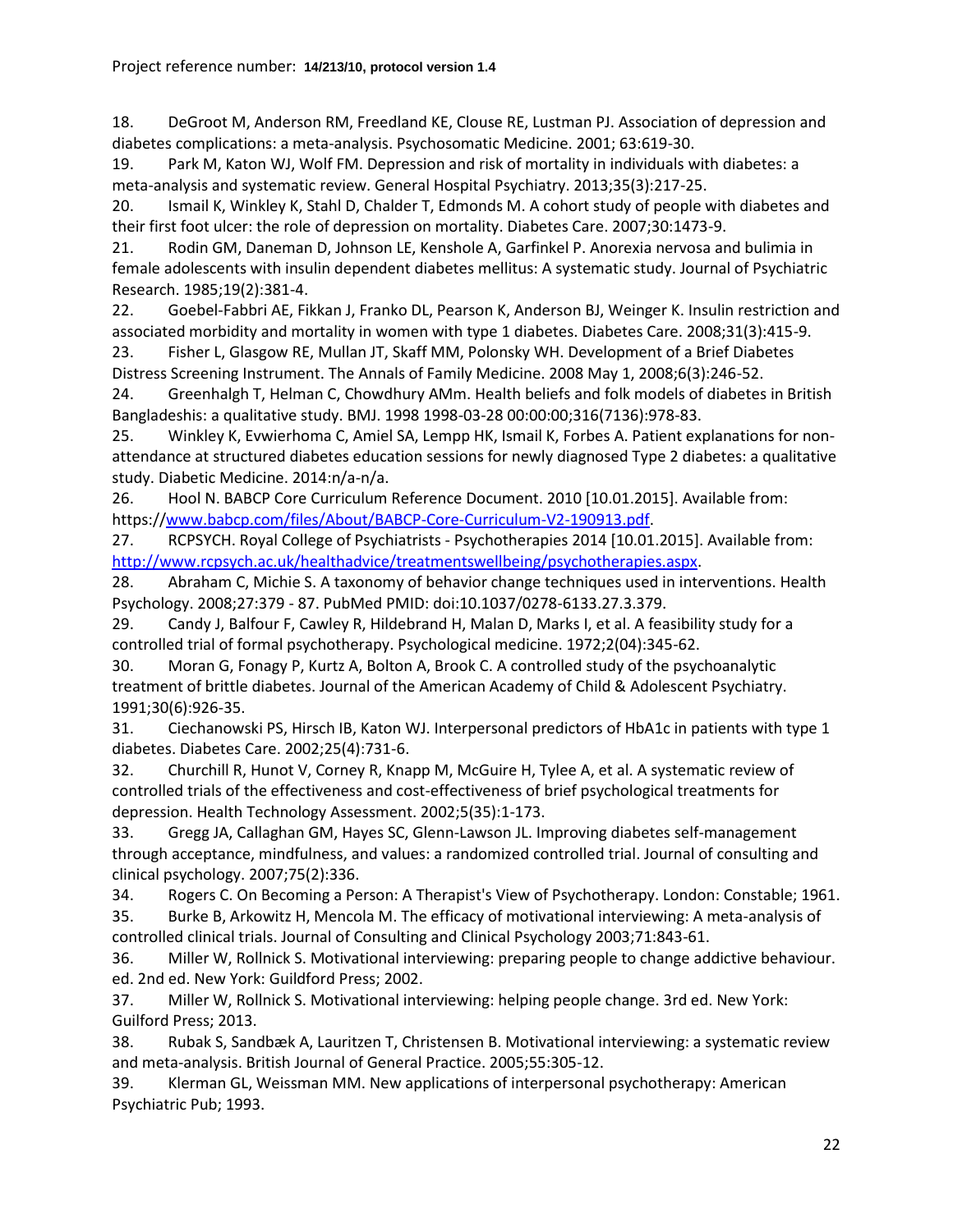<span id="page-22-0"></span>40. Fosbury JA, Bosley CM, Ryle A, Sönksen PH, Judd SL. A trial of cognitive analytic therapy in poorly controlled type I patients. Diabetes Care. 1997;20(6):959-64.

<span id="page-22-1"></span>41. Carr A. The effectiveness of family therapy and systemic interventions for child-focused problems. Journal of Family Therapy. 2009;31(1):3-45.

<span id="page-22-2"></span>42. Pennebaker JW, Seagal JD. Forming a story: The health benefits of narrative. Journal of clinical psychology. 1999;55(10):1243-54.

<span id="page-22-3"></span>43. Kellermann PF. Focus on psychodrama: The therapeutic aspects of psychodrama: Jessica Kingsley Publishers; 1992.

<span id="page-22-4"></span>44. Malchiodi CA, Malchoidi CA. The art therapy sourcebook: Lowell House Los Angeles; 1998.

<span id="page-22-5"></span>45. Nobis S, Lehr D, Ebert D, Berking M, Heber E, Baumeister H, et al. Efficacy and cost-effectiveness of a web-based intervention with mobile phone support to treat depressive symptoms in adults with diabetes mellitus type 1 and type 2: design of a randomised controlled trial. BMC Psychiatry. 2013;13(1):306. PubMed PMID: doi:10.1186/1471-244X-13-306.

<span id="page-22-6"></span>46. van Bastelaar KM, Pouwer F, Cuijpers P, Riper H, Snoek FJ. Web-based depression treatment for type 1 and type 2 diabetic patients a randomized, controlled trial. Diabetes Care. 2011;34(2):320-5.

<span id="page-22-7"></span>47. Hampson SE, Skinner TC, Hart J, Storey L, Gage H, Foxcroft A, et al. Effects of educational and psychosocial interventions for adolescents with diabetes mellitus: a systematic review. York: Health Technology Assessment, 2001.

48. Norris SL, Engelgau MM, Narayan KV. Effectiveness of self-management training in type 2 diabetes a systematic review of randomized controlled trials. Diabetes Care. 2001;24(3):561-87.

49. Fisher EB, Thorpe CT, DeVellis BM, DeVellis RF. Healthy Coping, Negative Emotions, and Diabetes Management A Systematic Review and Appraisal. The Diabetes Educator. 2007;33(6):1080-103.

<span id="page-22-8"></span>50. Ismail K, Winkley K, Rabe-Hesketh S. Systematic review and meta-analysis of randomised controlled trials of psychological interventions to improve glycaemic control in patients with type 2 diabetes. Lancet. 2004;363(1589-97).

<span id="page-22-9"></span>51. Winkley K, Landau S, Ismail K. Psychological interventions to improve glycaemic control in type 1 diabetes: systematic review and meta-analysis of randomised controlled trials. British Medical Journal. 2006;333:65-8.

<span id="page-22-10"></span>52. DARE. Database of Abstracts of Reviews of Effects (DARE) [10.01.2015]. Available from: [http://www.crd.york.ac.uk/CRDWeb/.](http://www.crd.york.ac.uk/CRDWeb/)

<span id="page-22-11"></span>53. Alam R, Sturt J, Lall R, Winkley K. An updated meta-analysis to assess the effectiveness of psychological interventions delivered by psychological specialists and generalist clinicians on glycaemic control and on psychological status. Patient Education and Counseling. 2009;75:25-36.

<span id="page-22-12"></span>54. Cotter AP, Durant N, Agne AA, Cherrington AL. Internet interventions to support lifestyle modification for diabetes management: A systematic review of the evidence. Journal of Diabetes and its Complications. 2014 3//;28(2):243-51.

<span id="page-22-13"></span>55. Pal K, Eastwood SV, Michie S, Farmer AJ, Barnard ML, Peacock R, et al. Computer-based diabetes self-management interventions for adults with type 2 diabetes mellitus. The Cochrane database of systematic reviews. 2013;3:CD008776. PubMed PMID: 23543567. Epub 2013/04/02. eng.

<span id="page-22-14"></span>56. Avery L, Flynn D, van Wersch A, Sniehotta FF, Trenell MI. Changing Physical Activity Behavior in Type 2 Diabetes: A systematic review and meta-analysis of behavioral interventions. Diabetes Care. 2012 December 1, 2012;35(12):2681-9.

<span id="page-22-15"></span>57. Bolen SD, Chandar A, Falck-Ytter C, Tyler C, Perzynski AT, Gertz AM, et al. Effectiveness and Safety of Patient Activation Interventions for Adults with Type 2 Diabetes: Systematic Review, Meta-Analysis, and Meta-regression. Journal of general internal medicine. 2014:1-11.

<span id="page-22-16"></span>58. Armour TA, Norris SL, Jack L, Jr., Zhang X, Fisher L. The effectiveness of family interventions in people with diabetes mellitus: a systematic review. Diabetic medicine : a journal of the British Diabetic Association. 2005 Oct;22(10):1295-305. PubMed PMID: 16176186. Epub 2005/09/24. eng.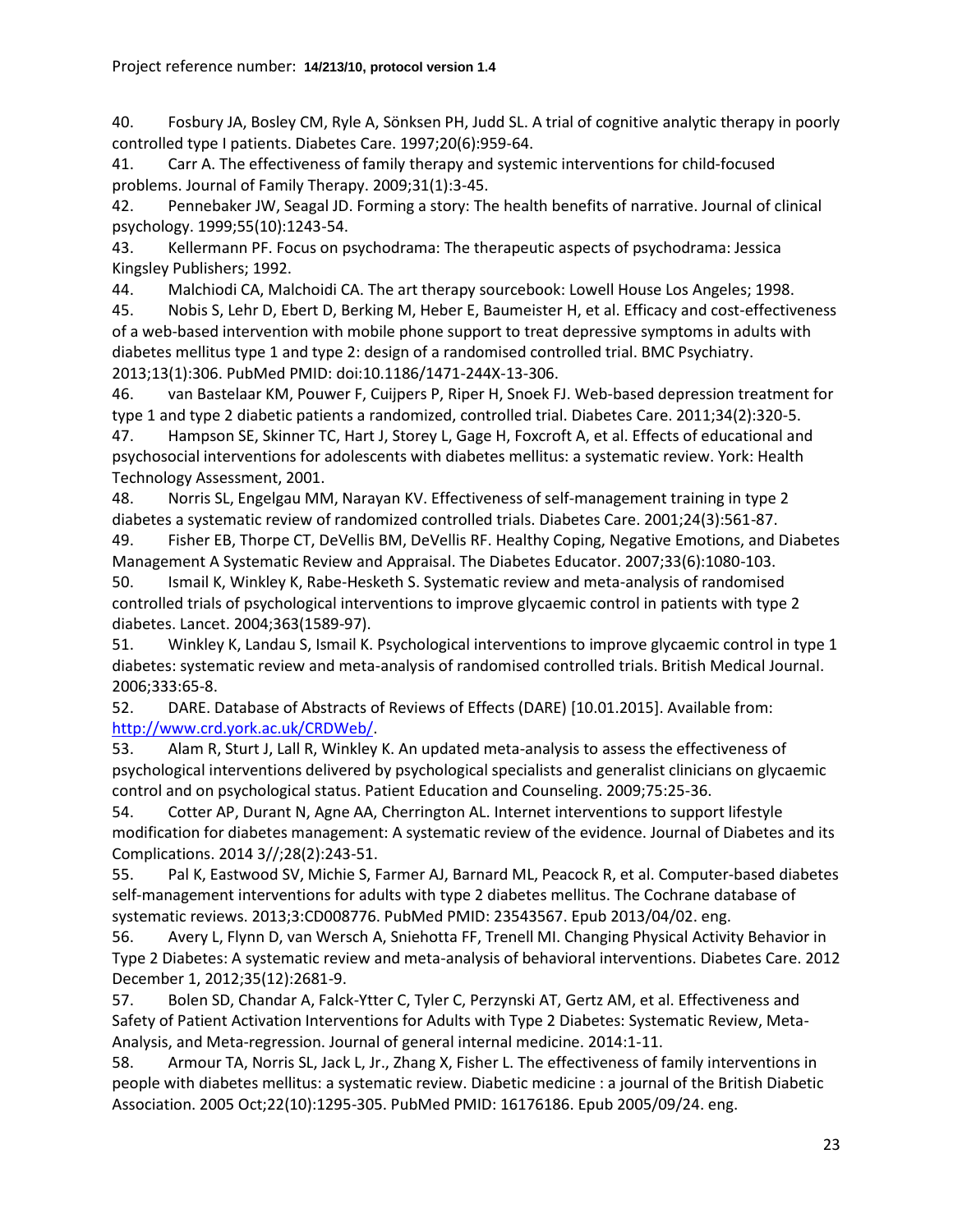<span id="page-23-0"></span>59. Murphy HR, Rayman G, Skinner TC. Psycho-educational interventions for children and young people with Type 1 diabetes. Diabetic Medicine. 2006;23(9):935-43.

<span id="page-23-1"></span>60. Couch R, Jetha M, Dryden DM, Hooton N, Liang Y, Durec T, et al. Diabetes education for children with type 1 diabetes mellitus and their families. 2008.

<span id="page-23-2"></span>61. MacMillan F, Kirk A, Mutrie N, Matthews L, Robertson K, Saunders DH. A systematic review of physical activity and sedentary behavior intervention studies in youth with type 1 diabetes: study characteristics, intervention design, and efficacy. Pediatric Diabetes. 2014;15(3):175-89.

<span id="page-23-3"></span>62. Petrak F, Herpertz S, Albus C, Hirsch A, Kulzer B, Kruse J. Psychosocial factors and diabetes mellitus: evidence-based treatment guidelines. . Current Diabetes Reviews. 2005;1:255-70.

<span id="page-23-4"></span>63. Atlantis E, Fahey P, Foster J. Collaborative care for comorbid depression and diabetes: a systematic review and meta-analysis. BMJ open. 2014;4(4):e004706.

<span id="page-23-5"></span>64. Ismail K, Thomas SM, Maissi E, Chalder T, Schmidt U, Bartlett J, et al. Motivational Enhancement Therapy with and without Cognitive Behavior Therapy to Treat Type 1 Diabetes: A Randomized Trial. Ann Intern Med. 2008 November 18, 2008;149(10):708-19.

65. Ismail K, Maissi E, Thomas S, Chalder T, Schmidt U, Bartlett J, et al. A randomised controlled trial of cognitive behaviour therapy and motivational interviewing for people with type 1 diabetes mellitus with persistent sub-optimal glycaemic control: A diabetes and psychological therapies (ADaPT) study. Health Technology Assessment. 2010;14(22):1-127.

<span id="page-23-12"></span>66. Patel A, Maissi E, Chang HC, Rodrigues I, Smith M, Thomas S, et al. Motivational enhancement therapy with and without cognitive behaviour therapy for Type 1 diabetes: economic evaluation from a randomized controlled trial. Diabetic Medicine. 2011;28(4):470-9.

<span id="page-23-6"></span>67. Zoffmann V, Lauritzen T. Guided self-determination improves life skills with type 1 diabetes and A1C in randomized controlled trial. Patient Education and Counseling. 2006;64(1):78-86.

68. Snoek FJ, Ven NCWvd, Twisk JWR, Hogenelst MHE, Tromp-Wever AME, Ploeg HMvd, et al. Cognitive behavioural therapy (CBT) compared with blood glucose awareness training (BGAT) in poorly controlled Type 1 diabetic patients: long-term effects on HbA<sub>1c</sub> moderated by depression. A randomized controlled trial. Diabetic Medicine. 2008;25(11):1337-42.

69. Amsberg S, Anderbro T, Wredling R, Lisspers J, Lins PE, Adamson U, et al. Experience from a behavioural medicine intervention among poorly controlled adult type 1 diabetes patients. Diabetes Research & Clinical Practice. 2009;84:76-83.

70. George J, Valdovinos A, Russell I, Dromgoole P, Lomax S, Torgerson D, et al. Clinical effectiveness of a brief educational intervention in Type 1 diabetes: results from the BITES (Brief Intervention in Type 1 diabetes, Education for Self‐efficacy) trial. Diabetic Medicine. 2008;25(12):1447-53.

<span id="page-23-7"></span>71. Nansel TR, Iannotti RJ, Simons-Morton BG, Pltonick LP, Clark LM, Zeitzoff L. Long-term maintenance of treatment outcomes: diabetes personal trainer intervention for youth with type 1 diabetes. Diabetes Care. 2009;32:807-9.

<span id="page-23-8"></span>72. Wysocki T, Harris MA, Buckloh LM, Mertlich D, Lochrie AS, Mauras N, et al. Randomized trial of behavioral family systems therapy for diabetes. Diabetes Care. 2007;30:555-60.

<span id="page-23-9"></span>73. Christie D, Thompson R, Sawtell M, Allen E, Cairns J, Smith F, et al. Structured, intensive education maximising engagement, motivation and long-term change for children and young people with diabetes: a cluster randomised controlled trial with integral process and economic evaluation-the CASCADE study. Health technology assessment (Winchester, England). 2014;18(20):1-202.

<span id="page-23-10"></span>74. Espeland M. Reduction in Weight and Cardiovascular Disease Risk Factors in Individuals With Type 2 Diabetes: One-Year Results of the Look AHEAD Trial. Diabetes Care. 2007 March 15, 2007.

<span id="page-23-11"></span>75. Tudor-Locke C, Bell R, Myers A, Harris S, Ecclestone N, Lauzon N, et al. Controlled outcome evaluation of the First Step Program: a daily physical activity intervention for individuals with type II diabetes. International journal of obesity. 2003;28(1):113-9.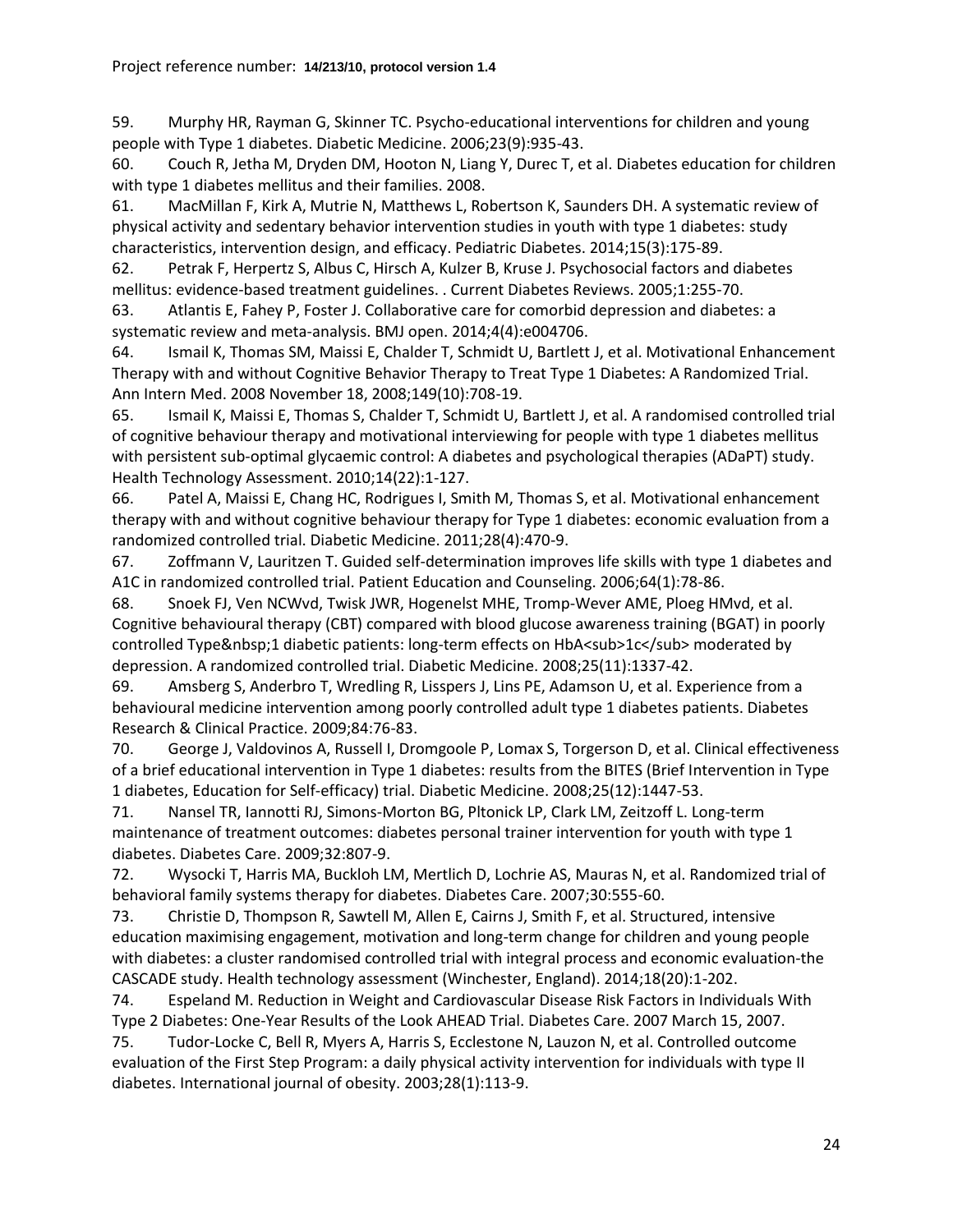<span id="page-24-0"></span>76. Smith West D, DiLillo V, Bursac Z, Gore SA, Greene PG. Motivational interviewing improves weight loss in women with type 2 diabetes. Diabetes Care. 2007;30:1081-7.

<span id="page-24-1"></span>77. Polonsky WH, Fisher L, Schikman CH, Hinnen DA, Parkin CG, Jelsovsky Z, et al. Structured Self-Monitoring of Blood Glucose Significantly Reduces A1C Levels in Poorly Controlled, Noninsulin-Treated Type 2 Diabetes: Results from the Structured Testing Program study. Diabetes Care. 2011 February 1, 2011;34(2):262-7.

<span id="page-24-2"></span>78. Wegmann N, Jelsovsky Z, Rees C, Wagner R. Use of structured SMBG facilitates earlier initiation of insulin therapy in poorly controlled T2DM patients: Results from the STeP study. Diabetes. 2011 July;60:A314. PubMed PMID: 70628908.

<span id="page-24-3"></span>79. NICE. Behaviour change: the principles for effective interventions 2007 2007 [09.01.2015]. Available from[: http://www.nice.org.uk/guidance/ph6.](http://www.nice.org.uk/guidance/ph6)

<span id="page-24-4"></span>80. Craig P, Dieppe P, Macintyre S, Michie S, Nazareth I, Petticrew M. Developing and evaluating complex interventions: the new Medical Research Council guidance. BMJ. 2008;337.

<span id="page-24-5"></span>81. Ridge K, Bartlett J, Cheah Y, Thomas S, Lawrence-Smith G, Winkley K, et al. Do the effects of psychological treatments on improving glycemic control in type 1 diabetes persist over time? A longterm follow-up of a randomized controlled trial. Psychosomatic Medicine. 2012;74(3):319-23.

<span id="page-24-6"></span>82. Moher D, Liberati A, Tetzlaff J, Altman DG. Preferred reporting items for systematic reviews and meta-analyses: the PRISMA statement. Annals of internal medicine. 2009;151(4):264-9.

<span id="page-24-7"></span>83. PROSPERO. International reister of prospective systematic reviews [11.01.2015]. Available from: [http://www.crd.york.ac.uk/PROSPERO/.](http://www.crd.york.ac.uk/PROSPERO/)

<span id="page-24-8"></span>84. SIGN. Scottish Intercollegiate Guidelines Network. Search filters for economic studies. [12.01.2015]. Available from[: http://www.sign.ac.uk/methodology/filters.html#econ.](http://www.sign.ac.uk/methodology/filters.html#econ)

<span id="page-24-9"></span>85. Byrt T, Bishop J, Carlin JB. Bias, prevalence and kappa. Journal of Clinical Epidemiology. 1993;46(5):423-9.

<span id="page-24-10"></span>86. Curtis L. Unit costs of health and social care 2013 [12.01.2015]. Available from: [http://www.pssru.ac.uk/project-pages/unit-costs/2013/.](http://www.pssru.ac.uk/project-pages/unit-costs/2013/)

<span id="page-24-11"></span>87. Higgins JP, Green S. Cochrane handbook for systematic reviews of interventions: Wiley Online Library; 2008.

<span id="page-24-12"></span>88. Sterne JA. Extending the Cochrane Risk of Bias tool to assess risk of bias in randomised trials with non-parallel-group designs, and non-randomised studies 2014 [11.01.2015]. Available from: [http://methods.cochrane.org/projects-developments/extending-cochrane-risk-bias-tool-assess-risk](http://methods.cochrane.org/projects-developments/extending-cochrane-risk-bias-tool-assess-risk-bias-randomised-trials-non-paral)[bias-randomised-trials-non-paral.](http://methods.cochrane.org/projects-developments/extending-cochrane-risk-bias-tool-assess-risk-bias-randomised-trials-non-paral)

<span id="page-24-13"></span>89. Wells G, Shea B, O'connell D, Peterson J, Welch V, Losos M, et al. The Newcastle-Ottawa Scale (NOS) for assessing the quality of nonrandomised studies in meta-analyses. 2000.

<span id="page-24-14"></span>90. Borenstein M, Hedges LV, Higgins JP, Rothstein HR. Introduction to meta-analysis: John Wiley & Sons; 2011.

<span id="page-24-15"></span>91. Duval S, Tweedie R. Trim and fill: a simple funnel‐plot–based method of testing and adjusting for publication bias in meta‐analysis. Biometrics. 2000;56(2):455-63.

<span id="page-24-16"></span>92. Sterne JA, Bradburn MJ, Egger M. Meta–Analysis in Stata™. Systematic Reviews in Health Care: Meta-Analysis in Context, Second Edition. 2008:347-69.

<span id="page-24-17"></span>93. Simmonds MC, Higginsa JP, Stewartb LA, Tierneyb JF, Clarke MJ, Thompson SG. Meta-analysis of individual patient data from randomized trials: a review of methods used in practice. Clinical Trials. 2005;2(3):209-17.

<span id="page-24-18"></span>94. Higgins J, Whitehead A, Turner RM, Omar RZ, Thompson SG. Meta-analysis of continuous outcome data from individual patients. Statistics in Medicine. 2001;20(15):2219-41.

<span id="page-24-19"></span>95. Riley RD, Lambert PC, Abo-Zaid G. Meta-analysis of individual participant data: rationale, conduct, and reporting. BMJ. 2010 2010-02-05 13:38:57;340.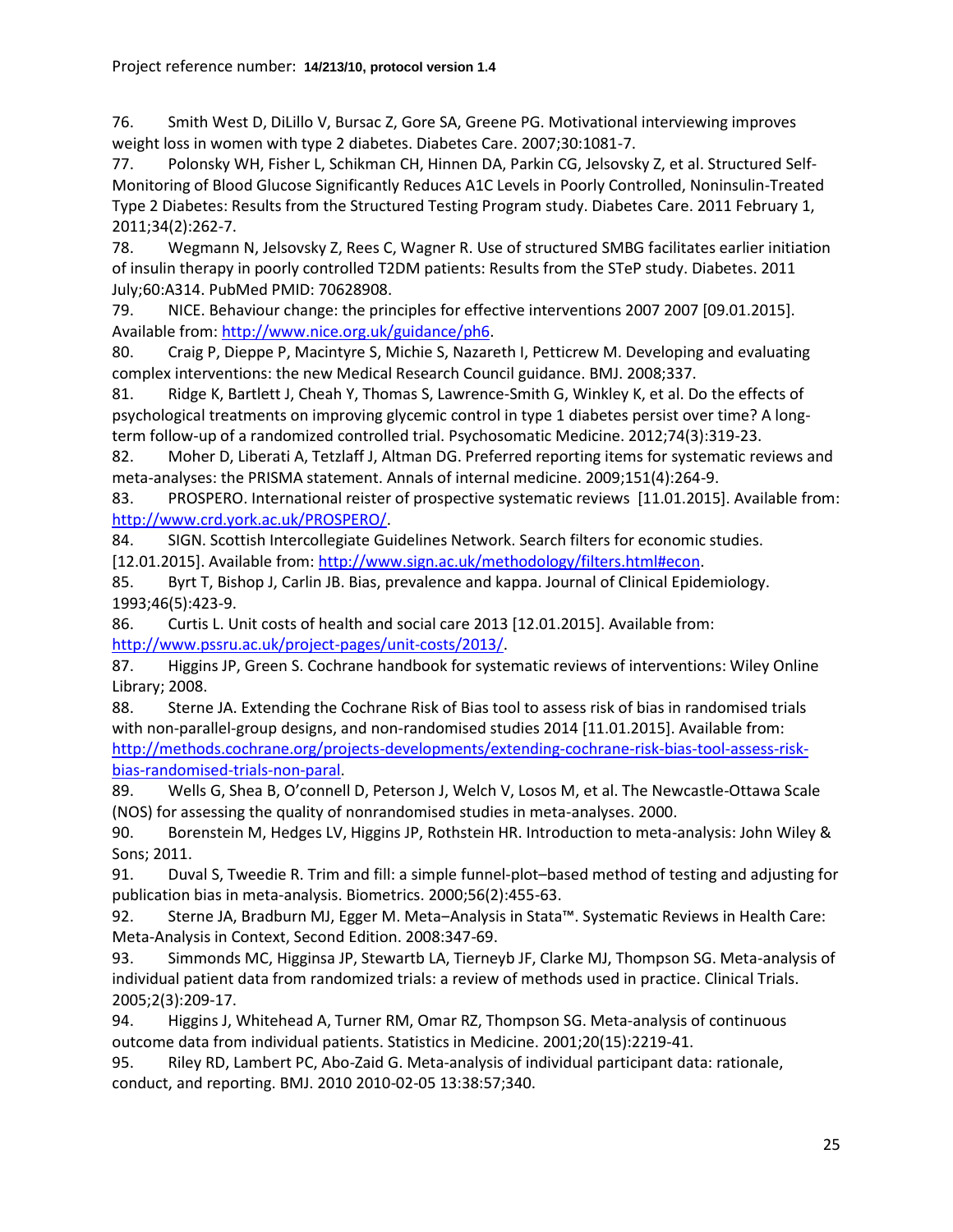<span id="page-25-0"></span>96. Sterne JA, Egger M. Funnel plots for detecting bias in meta-analysis: guidelines on choice of axis. Journal of Clinical Epidemiology. 2001;54(10):1046-55.

<span id="page-25-1"></span>97. Peters JL, Sutton AJ, Jones DR, Abrams KR, Rushton L. Performance of the trim and fill method in the presence of publication bias and between‐study heterogeneity. Statistics in Medicine. 2007;26(25):4544-62.

<span id="page-25-2"></span>98. Li T, Puhan MA, Vedula SS, Singh S, Dickersin K. Network meta-analysis-highly attractive but more methodological research is needed. BMC medicine. 2011;9(1):79.

<span id="page-25-3"></span>99. White IR, Barrett JK, Jackson D, Higgins J. Consistency and inconsistency in network metaanalysis: model estimation using multivariate meta-regression. Research Synthesis Methods. 2012;3(2):111-25.

<span id="page-25-4"></span>100. Chaimani A, Higgins JP, Mavridis D, Spyridonos P, Salanti G. Graphical tools for network metaanalysis in STATA. PLoS ONE. 2013;8(10):e76654.

<span id="page-25-5"></span>101. Thokala P, Kruger J, Brennan A, Basarir H, Duenas A, Pandor A, et al. Assessing the cost‐ effectiveness of Type 1 diabetes interventions: the Sheffield Type 1 Diabetes Policy Model. Diabetic Medicine. 2014;31(4):477-86.

<span id="page-25-6"></span>102. Kruger J, Brennan A, Thokala P, Basarir H, Jacques R, Elliott J, et al. The cost-effectiveness of the Dose Adjustment for Normal Eating (DAFNE) structured education programme: an update using the Sheffield Type 1 Diabetes Policy Model. Diabetic Medicine. 2013;30(10):1236-44.

103. Elliott J, Jacques R, Kruger J, Campbell M, Amiel S, Mansell P, et al. Substantial reductions in the number of diabetic ketoacidosis and severe hypoglycaemia episodes requiring emergency treatment lead to reduced costs after structured education in adults with Type 1 diabetes. Diabetic Medicine. 2014.

<span id="page-25-12"></span>104. Heller S, Lawton J, Amiel SA, Cooke D, Mansell P, Brennan A. Improving management of type 1 diabetes in the UK: the Dose Adjustment For Normal Eating (DAFNE) programme as a research test-bed. A mixed-method analysis of the barriers to and facilitators of successful diabetes self-management, a health economic analysis, a cluster randomised controlled trial of different models of delivery of an educational intervention and the potential of insulin pumps and additional educator input to improve outcomes. Programme Grants Appl Res 2014;2(5).

<span id="page-25-7"></span>105. Gillett M, Dallosso H, Dixon S, Brennan A, Carey M, Campbell M, et al. Delivering the diabetes education and self management for ongoing and newly diagnosed (DESMOND) programme for people with newly diagnosed type 2 diabetes: cost effectiveness analysis. BMJ. 2010;341.

<span id="page-25-8"></span>106. Gillett M, Chilcott J, Goyder E, Payne N, Thokala P, Freeman C. Prevention of type 2 diabetes: risk identification and interventions for individuals at high risk - Economic Review and Modelling. Report for National Institute of Clinical Excellence (NICE). 2012.

<span id="page-25-9"></span>107. Waugh N, Scotland G, Gillet M, Brennan A, Goyder E, Williams R, et al. Screening for type 2 diabetes: literature review and economic modelling. Health Technology Assessment. 2007.

<span id="page-25-10"></span>108. Gillett M, Royle P, Snaith A, Scotland G, Poobalan A, Imamura M, et al. Non-pharmacological interventions to reduce the risk of diabetes in people with impaired glucose regulation: a systematic review and economic evaluation. Health Technology Assessment. 2012;16(33).

<span id="page-25-11"></span>109. Kothari V, Stevens RJ, Adler AI, Stratton IM, Manley SE, Neil HA, et al. UKPDS 60 risk of stroke in type 2 diabetes estimated by the UK Prospective Diabetes Study risk engine. Stroke. 2002;33(7):1776-81. 110. Stevens RJ, Coleman RL, Adler AI, Stratton IM, Matthews DR, Holman RR. Risk factors for myocardial infarction case fatality and stroke case fatality in type 2 diabetes UKPDS 66. Diabetes Care. 2004;27(1):201-7.

111. Stevens RJ, Kothari V, Adler AI, Stratton IM, Holman RR, Group UKPDS. The UKPDS risk engine: a model for the risk of coronary heart disease in Type II diabetes (UKPDS 56). Clinical Science. 2001;101(6):671-9.